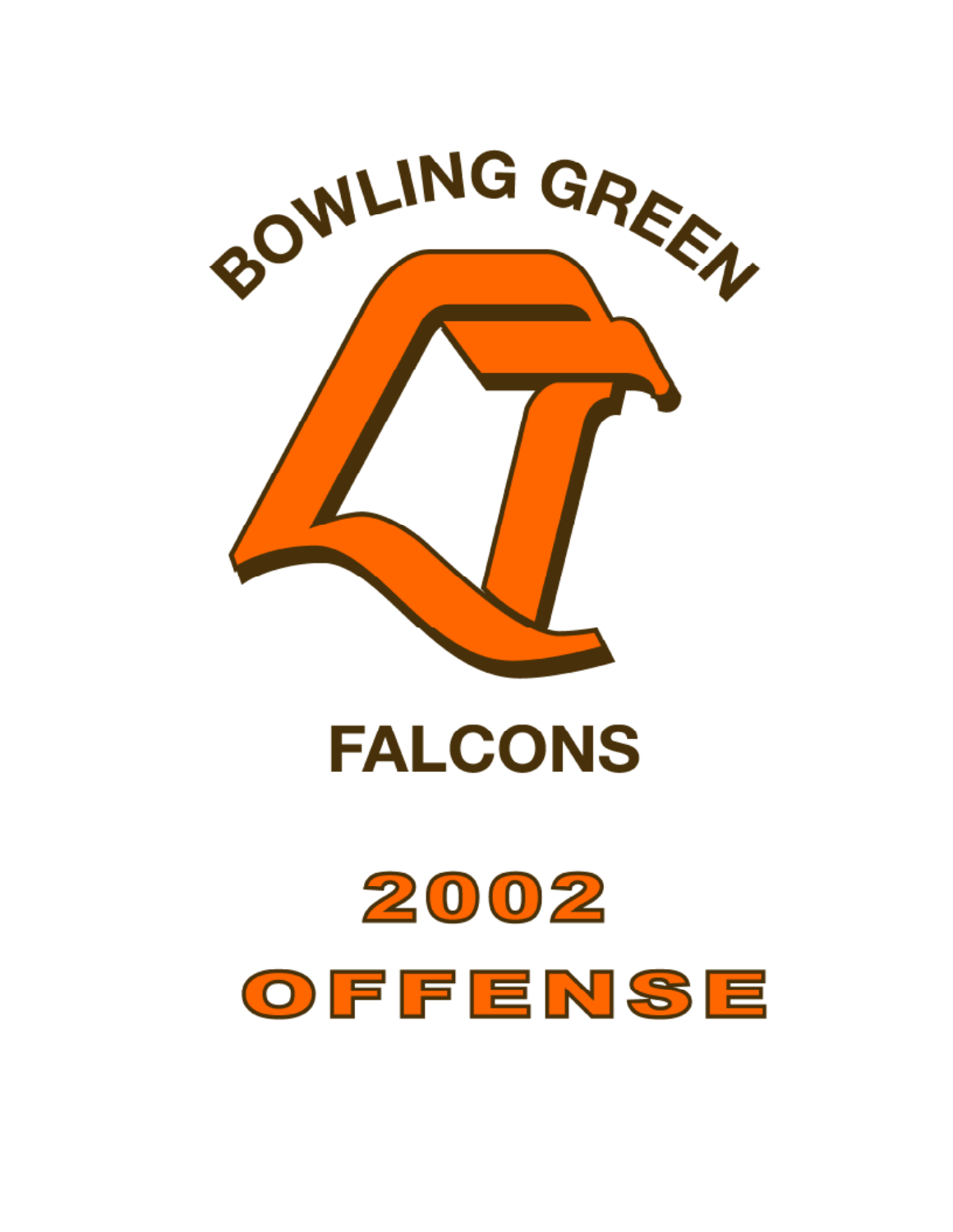|                                  | Play: Zone - 42 / 43 - Zion, Zurich, Zumbrota, Zealand                        |                                 |
|----------------------------------|-------------------------------------------------------------------------------|---------------------------------|
|                                  | موسر<br><b>FS</b>                                                             |                                 |
| $\Large \textcircled{\small{z}}$ | <b>SS</b>                                                                     | M<br>$\bigoplus$<br>$\bf \bf E$ |
| <b>POSITION</b>                  | <b>RESPONSIBILITY</b>                                                         | <b>COACHING POINT</b>           |
| <b>P.S.T.</b>                    | Zone Drive P.S. C gap.                                                        |                                 |
| <b>P.S.G.</b>                    | Zone Drive P.S. B gap or Hardshoulder with Center.                            |                                 |
| $\mathbf C$                      | Zone Drive P.S. A gap or Hardshoulder with Guard.                             |                                 |
| <b>B.S.G.</b>                    | Cutoff or Hardshoulder with Tackle vs. 3 tech.                                |                                 |
| <b>B.S.T.</b>                    | Cutoff or Hardshoulder with Guard vs. 3 tech.                                 |                                 |
| Y/R/T                            | If in and to the call, block the D Gap (If you are not<br>carrying the ball). |                                 |
| X                                | Block man on.                                                                 |                                 |
| Z                                | Block man on.                                                                 |                                 |
| J                                | Block man on.                                                                 |                                 |
| E                                | Block man on.                                                                 |                                 |
|                                  | Read the End away from call to either give or pull. If                        |                                 |

**I**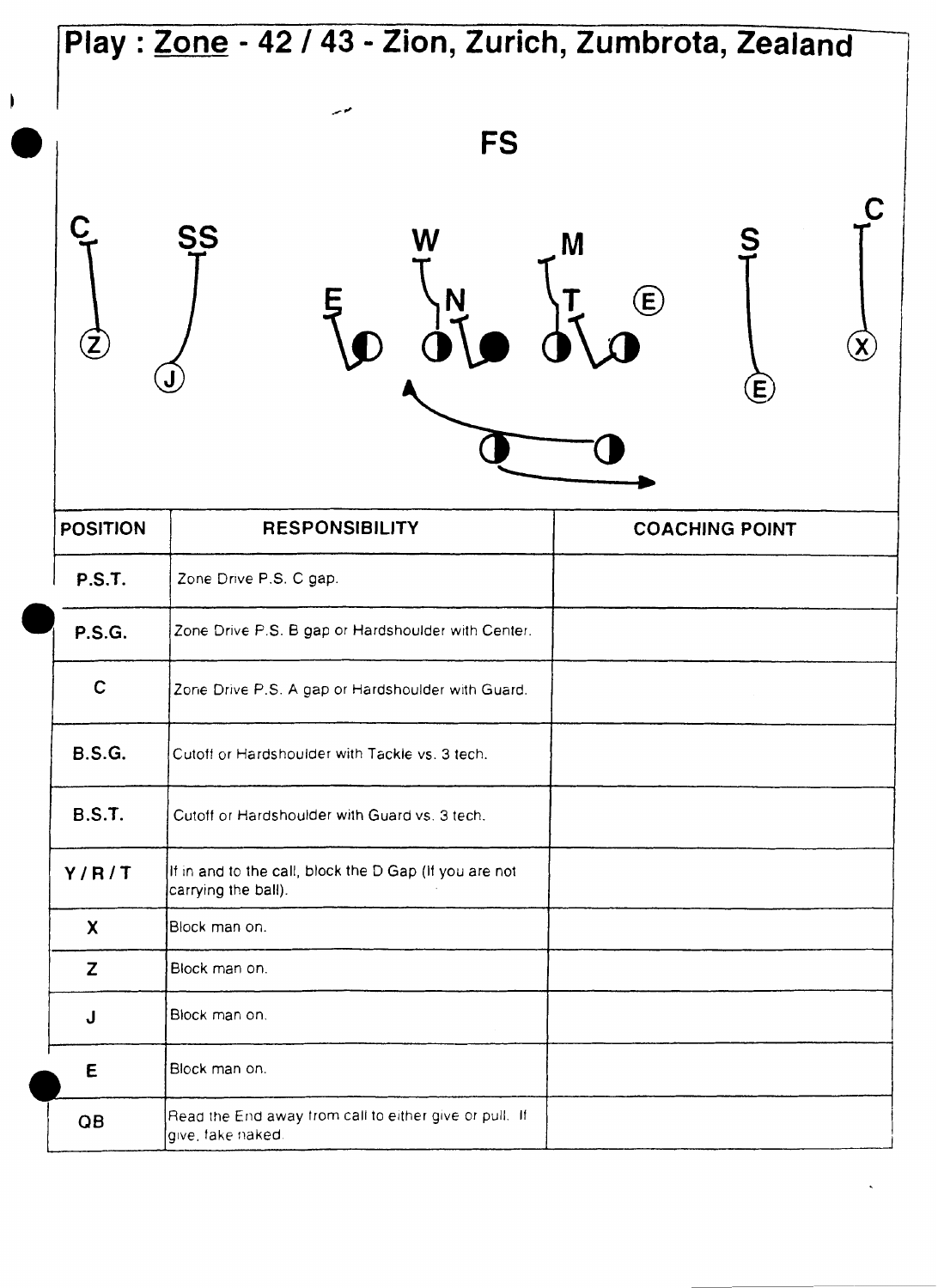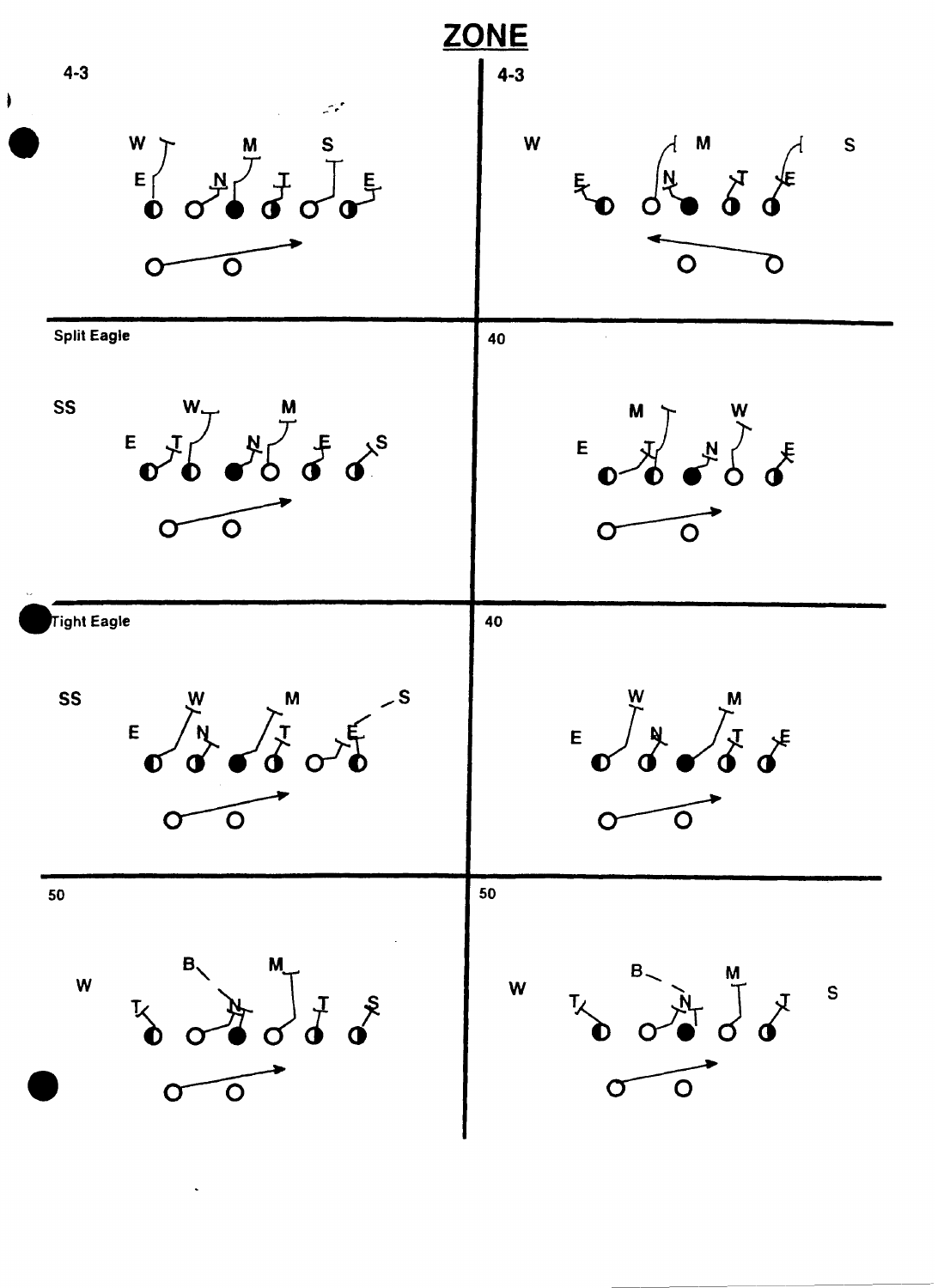## **Play** : **Trap** - **40** / **41** - **Toledo, Topeka, Tulsa, Tucson**  موس **FS** C SS E F **POSITION RESPONSIBILITY COACHING POINT P.S.T. P.S.T.** Block MLB / PSLB - Apex.<br>
<u>Covered</u> - Influence and kick out E.M.O.L.<br>
<u>Uncovered</u> - Combo with Center to MLB / BSLB<br> **C.** Block back. Block back. 0 Nose - Combo with P.S.G. to BSLB **B.S.G.** Pull. **B.S.T.** Block BSLB - **Apex.**  If in and to the call, block the D Gap.  $\mathsf{Y}$ Block man on.  $\boldsymbol{\mathsf{X}}$ Z Block man on. Block man on.<br>Block man on.<br>Block man on.<br>Hit North and S Block man on. J E Block man on. Lineup tighter. Hit North and South. **RB**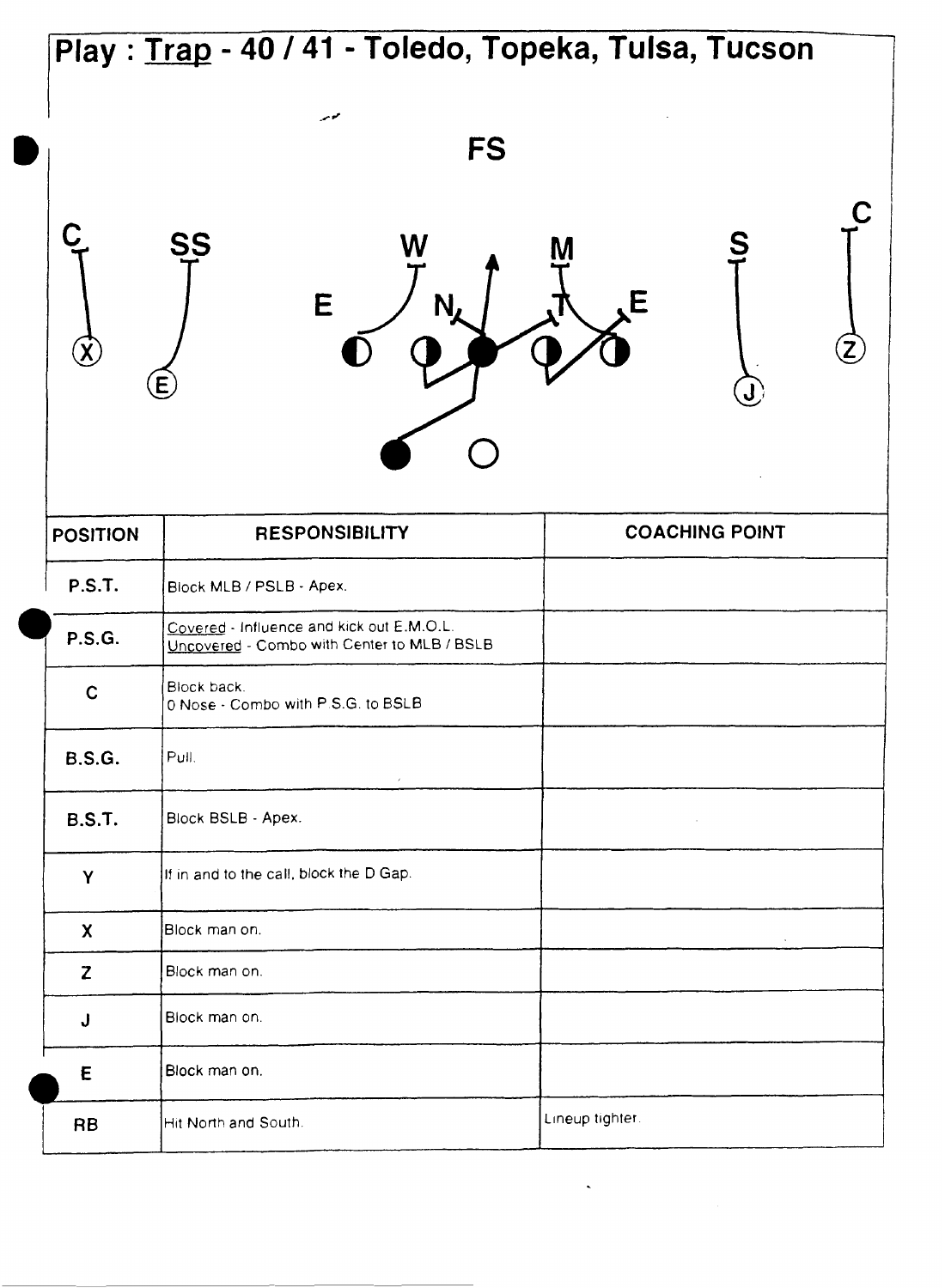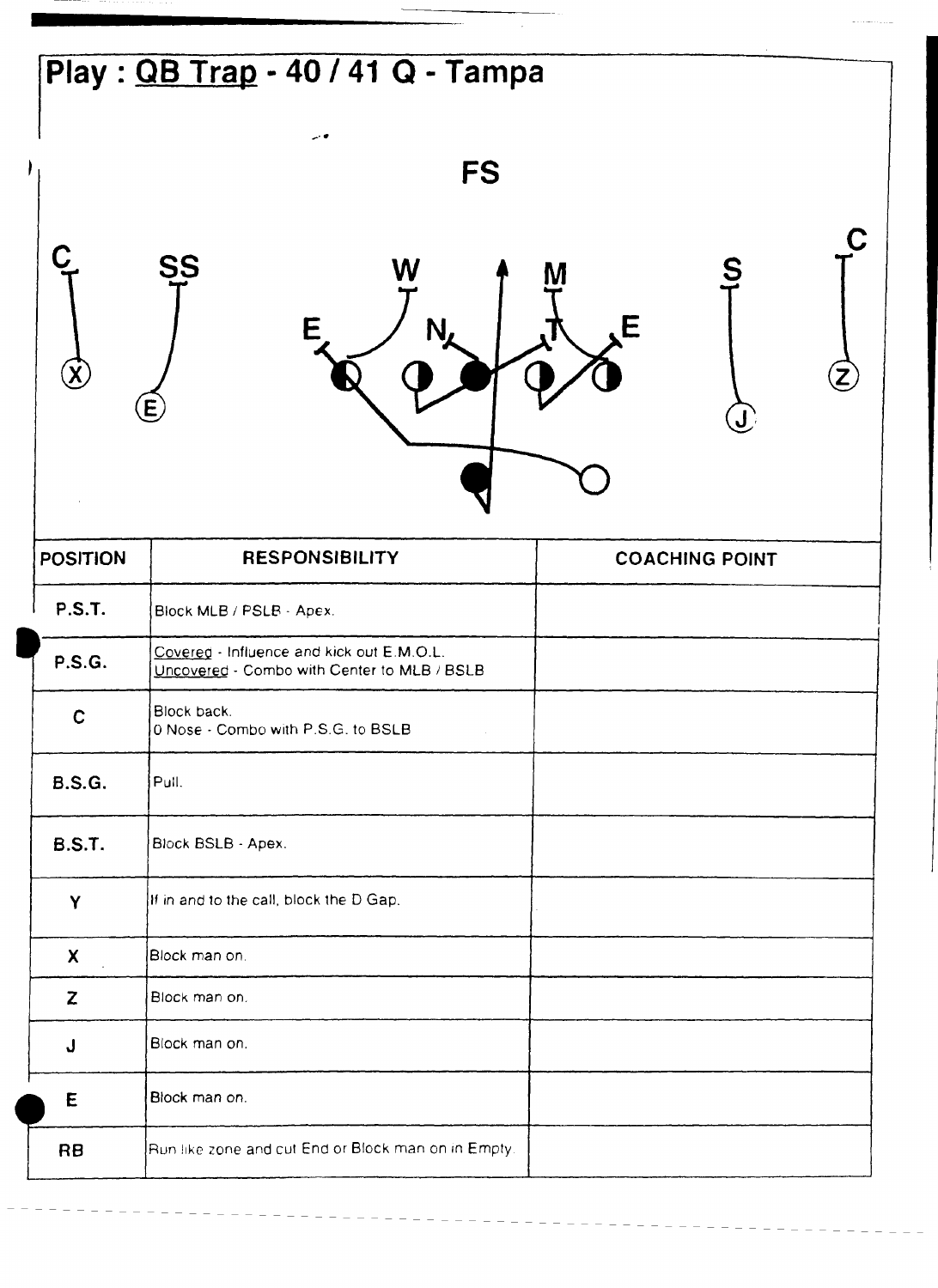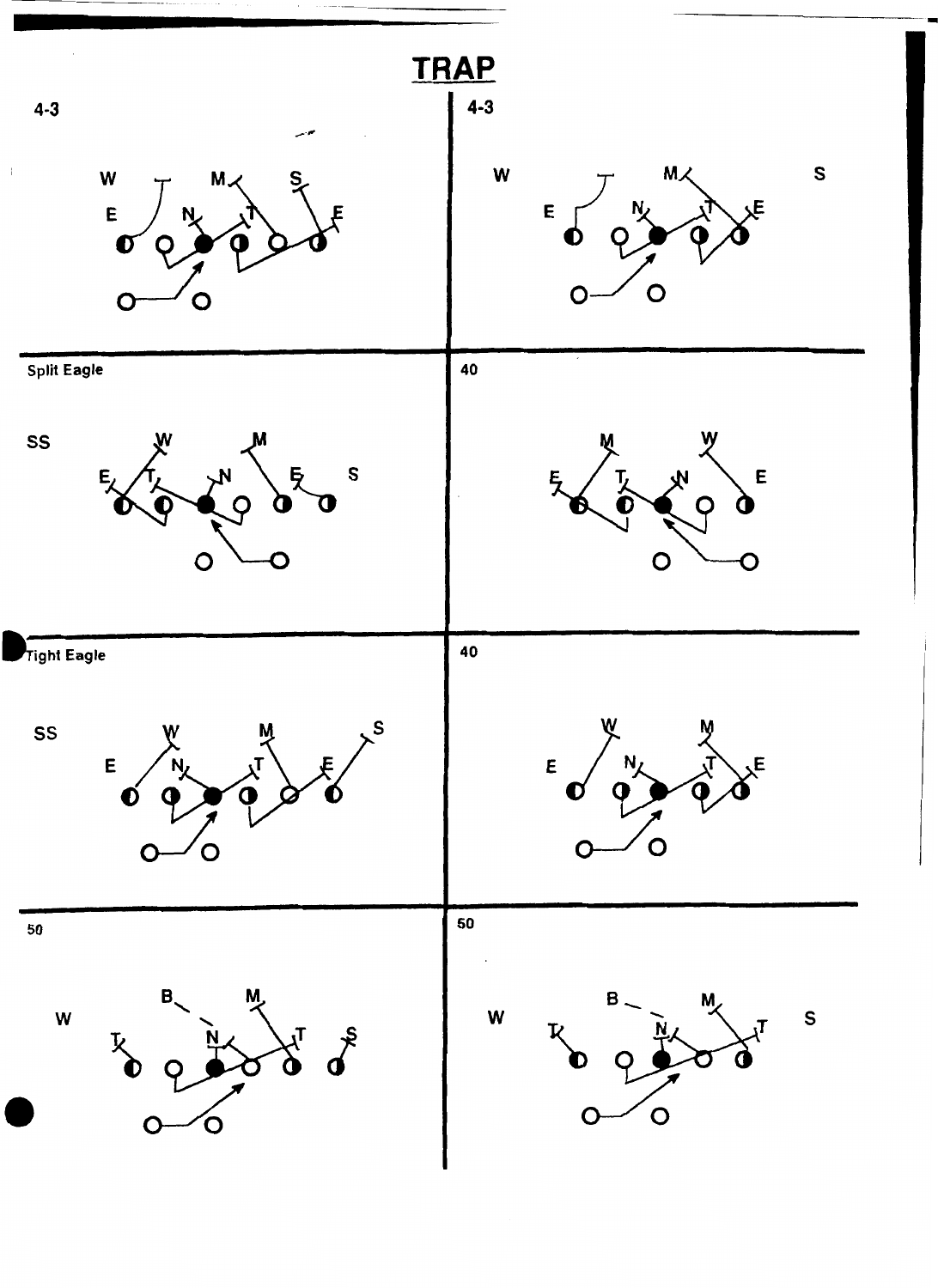## **Play** : **Counter** - **44 145** - **Casper, Canton, Columbus, Cheyenne FS** C SS W N A  $\bigoplus$ Ę  $\cal{\widetilde{Z}}$  $\widehat{\mathbf{X}}$  $\widehat{\mathsf{E}}$ **POSITION** RESPONSIBILITY **COACHING POINT**

| <b>P.S.T.</b> | Control Drive End.                                                                                                           |                                        |
|---------------|------------------------------------------------------------------------------------------------------------------------------|----------------------------------------|
| <b>P.S.G.</b> | vs. 3 - Control Drive<br>vs. 2i / shade - Combo with Center to MLB / BSLB                                                    |                                        |
| $\mathbf C$   | vs. P.S. 2i / P.S. shade / 0 - Combo with P.S.G. to MLB / BSLB<br>vs. B.S. 2i / B.S. shade - Combo with B.S.G. to MLB / BSLB |                                        |
| <b>B.S.G.</b> | vs. 2i / shade - Combo with Center to MLB / BSLB<br>vs. 3 - Cutoff B.S. A gap                                                |                                        |
| <b>B.S.T.</b> | Pull for PSLB - Be alert for 1 / 3 call.                                                                                     | Pull down into L.O.S. and be physical. |
| Y/R/T         | If in and to the call, block the D Gap. If away from call, cutoff<br>C gap.                                                  |                                        |
| X             | Block man on.                                                                                                                |                                        |
| Z             | Block man on.                                                                                                                |                                        |
| J.            | Block man on.                                                                                                                |                                        |
| E             | Block man on.                                                                                                                |                                        |
| QB            | Read the End away from call to either give or pull. If give,<br>take naked.                                                  |                                        |

 $\hat{\phantom{a}}$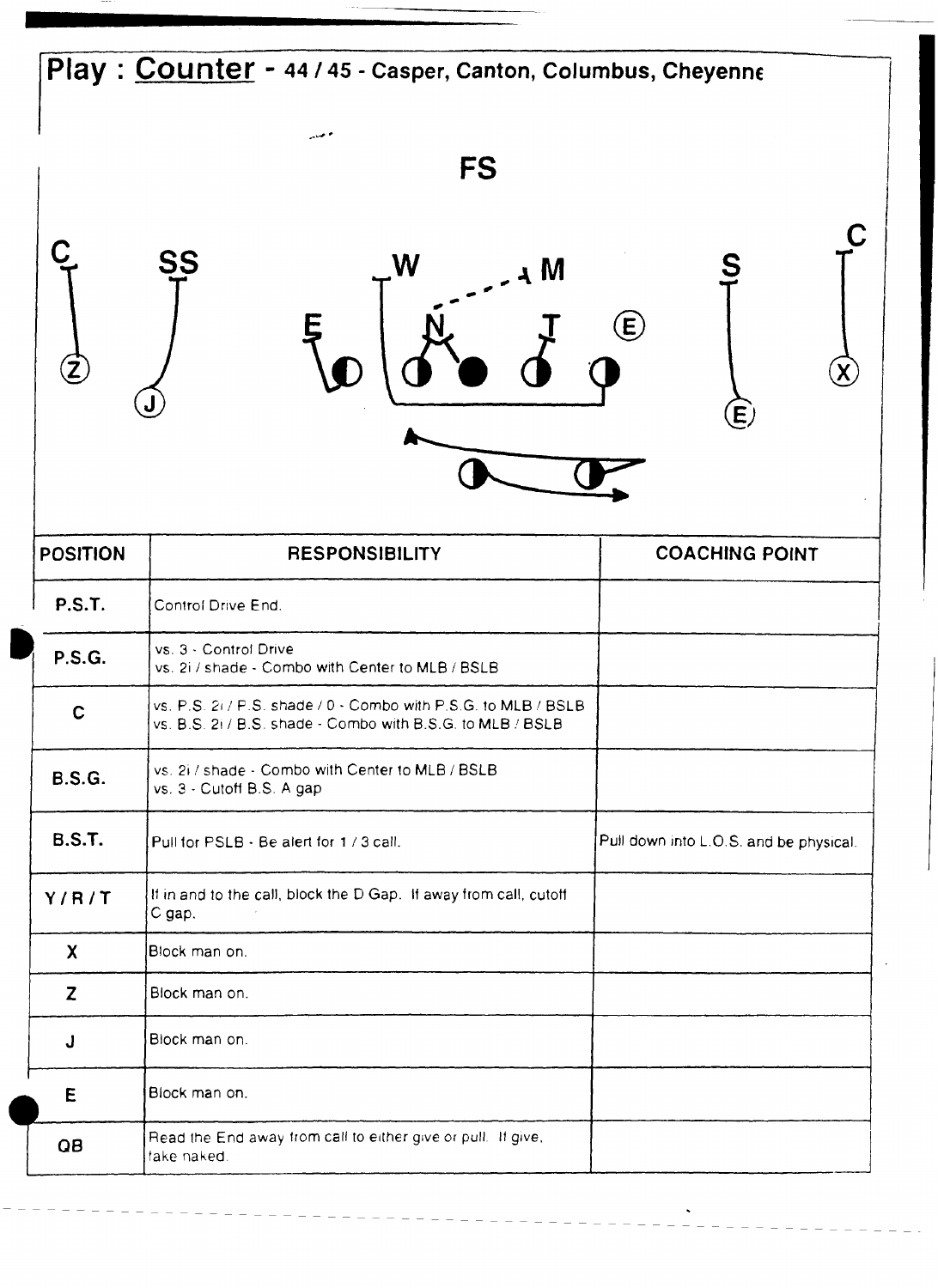## **Play** : **QB Counter** - 44 **145 Q** - **Chicago, Cleveland, Cincinnati**

W

-.

Ę

SS

Ć

| 4 M | S           |
|-----|-------------|
| E   |             |
|     | $\bigoplus$ |

 $\chi$ 

| <b>POSITION</b> | <b>RESPONSIBILITY</b>                                                                                                        | <b>COACHING POINT</b>                  |
|-----------------|------------------------------------------------------------------------------------------------------------------------------|----------------------------------------|
| <b>P.S.T.</b>   | Control Drive End.                                                                                                           |                                        |
| <b>P.S.G.</b>   | vs. 3 - Control Drive<br>vs. 2i / shade - Combo with Center to MLB / BSLB                                                    |                                        |
| $\mathbf C$     | vs. P.S. 2i / P.S. shade / 0 - Combo with P.S.G. to MLB / BSLB<br>vs. B.S. 2i / B.S. shade - Combo with B.S.G. to MLB / BSLB |                                        |
| <b>B.S.G.</b>   | vs. 2i / shade - Combo with Center to MLB / BSLB<br>vs. 3 - Cutoff B.S. A gap                                                |                                        |
| <b>B.S.T.</b>   | Pull for PSLB - Be alert for 1 / 3 call.                                                                                     | Pull down into L.O.S. and be physical. |
| Y/R/T           | If in and to the call, block the D Gap. If away from call, cutoff<br>C gap.                                                  |                                        |
| $\mathbf{x}$    | lBlock man on.                                                                                                               |                                        |
| Z               | Block man on.                                                                                                                |                                        |
| J               | Block man on.                                                                                                                |                                        |
| E               | Block man on.                                                                                                                |                                        |
| <b>RB</b>       | Must be to the call side and go opposite and cut End.                                                                        |                                        |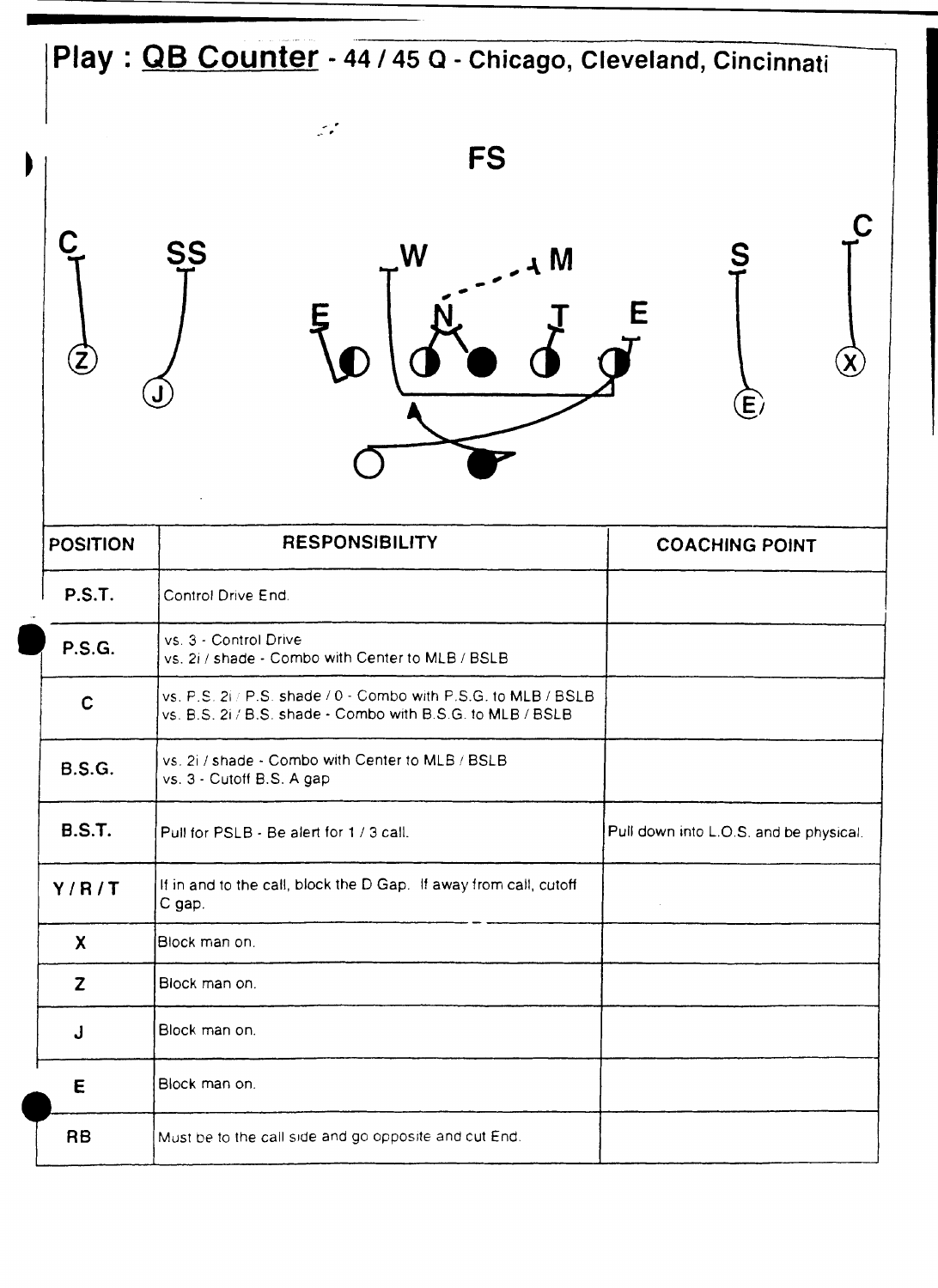|                   | Play: Counter Option - 44 / 45 O - Casper, Canton, Columbus,                                                         | Cheyenne + Oakland, Omaha, Orlando                         |
|-------------------|----------------------------------------------------------------------------------------------------------------------|------------------------------------------------------------|
|                   | معرر<br>FS                                                                                                           |                                                            |
| $\left( 2\right)$ | <b>SS</b><br>W<br>M                                                                                                  | $\hat{S}$<br>$\mathbf \Theta$<br>$\boldsymbol{\mathsf{E}}$ |
| <b>POSITION</b>   | <b>RESPONSIBILITY</b>                                                                                                | <b>COACHING POINT</b>                                      |
| <b>P.S.T.</b>     | Control Drive End.                                                                                                   |                                                            |
| <b>P.S.G.</b>     | vs. 3 - Control Drive.<br>vs. 2i / shade - Combo with Center to MLB / BSLB.                                          |                                                            |
| $\mathbf C$       | vs. P.S. 2i / shade / 0 - Combo with P.S.G. to MLB / BSLB.<br>vs. B.S. 2i / shade - Combo with B.S.G. to MLB / BSLB. |                                                            |
| <b>B.S.G.</b>     | vs. 2i / shade - Combo with Center to MLB / BSLB.<br>vs. 3 - Cutoff B.S. A gap.                                      |                                                            |
| <b>B.S.T.</b>     | Pull for PSLB - Be alert for 1 / 3 call.                                                                             | Pull down into L.O.S. and be physical.                     |
| Y/R/T             | If in and to the call, block the D gap. If away from the call,<br>cutoff C gap.                                      |                                                            |
| $\boldsymbol{X}$  | Block man on.                                                                                                        | $\bullet$                                                  |
| Z                 | Block man on.                                                                                                        |                                                            |
| J                 | Block man on or pitch man if away from call.                                                                         |                                                            |
| Ε                 | Block man on or pitch man if away from call.                                                                         |                                                            |
|                   |                                                                                                                      |                                                            |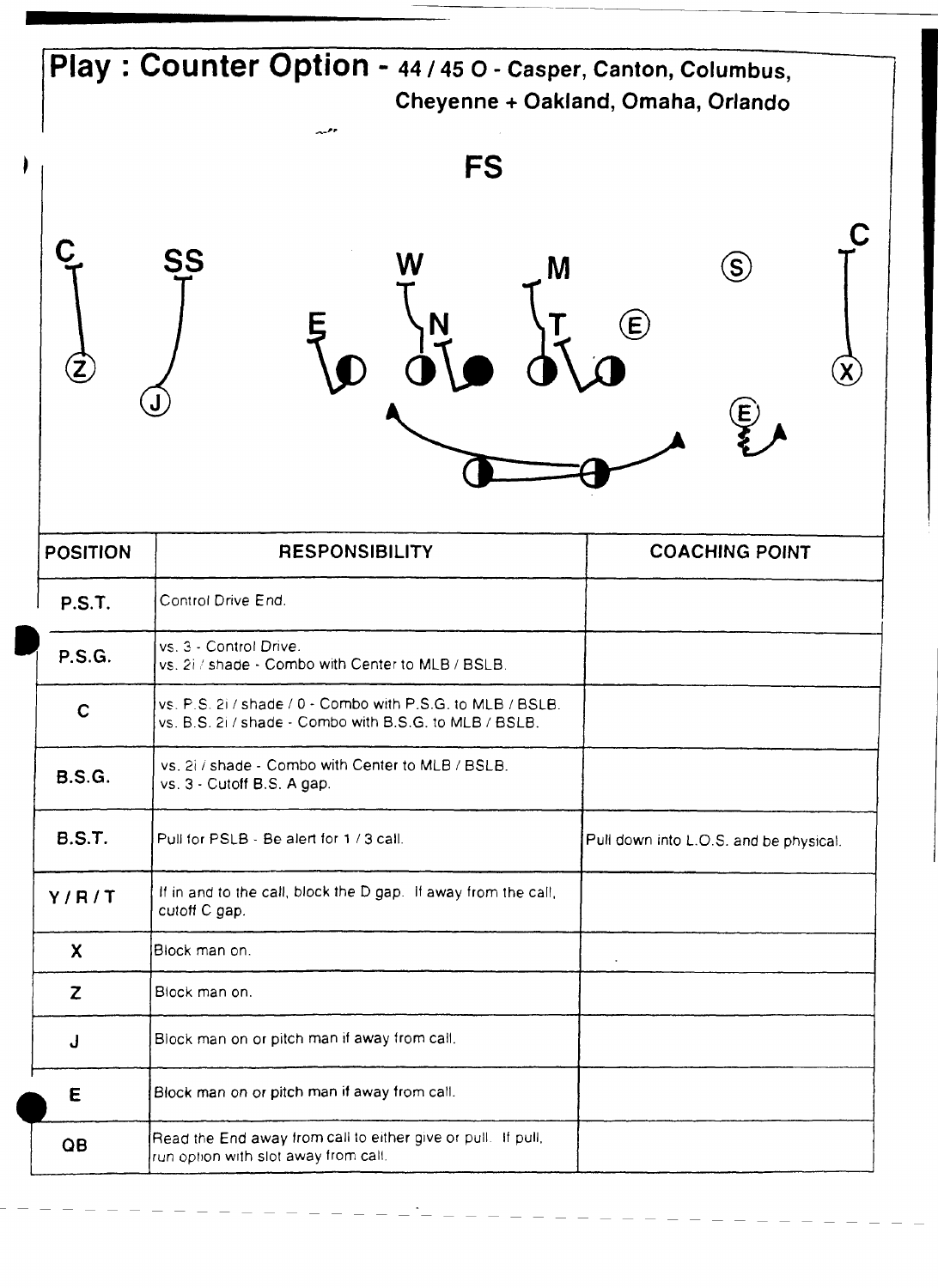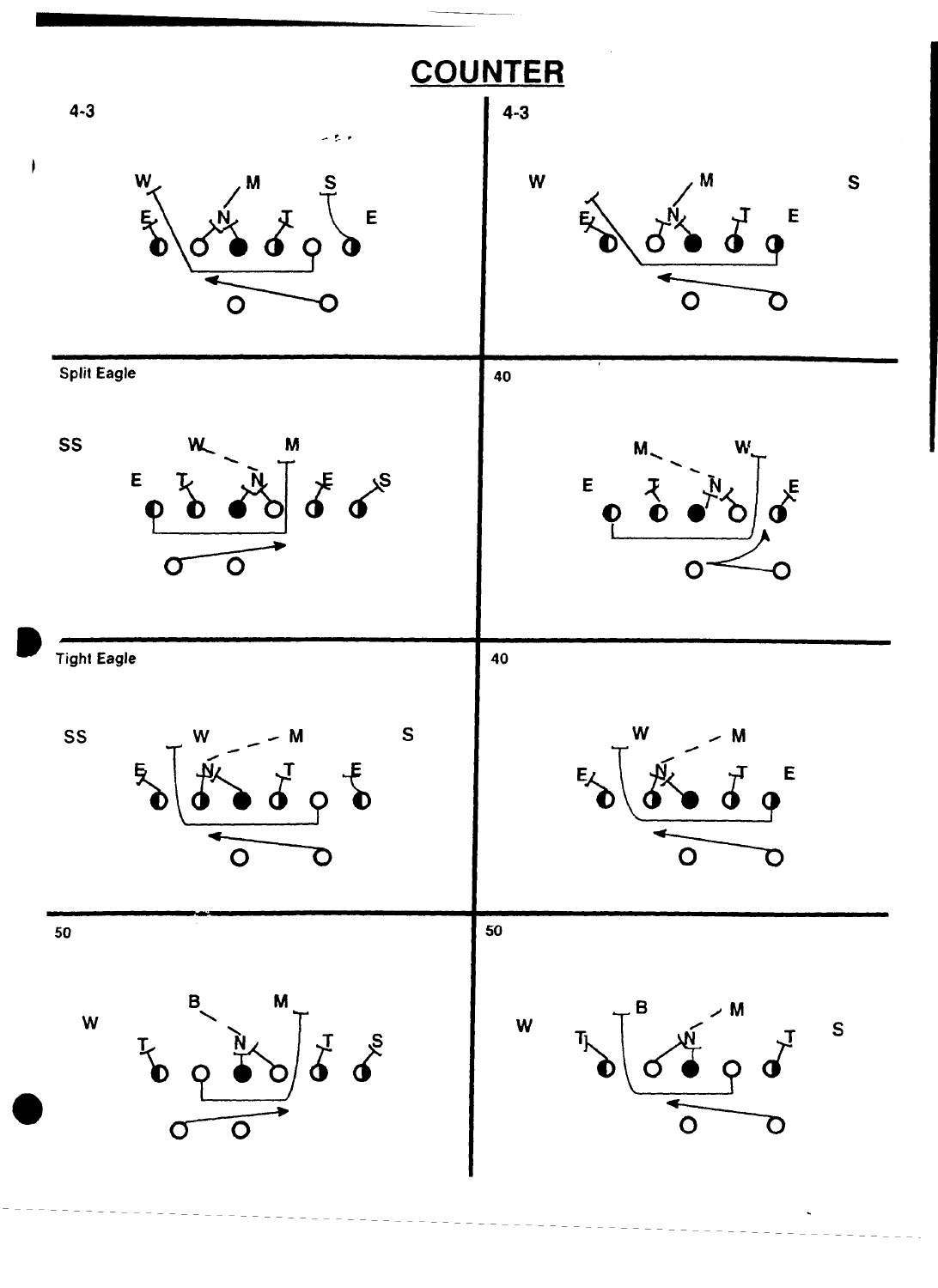|                 | Play: Speed Option - 48 / 49 - Seattle, Spokane, Syracuse<br>Sarasota<br><b>FS</b><br><b>SS</b><br>M<br>W<br>S t                 | $\bigcirc$            |
|-----------------|----------------------------------------------------------------------------------------------------------------------------------|-----------------------|
| <b>POSITION</b> | <b>RESPONSIBILITY</b>                                                                                                            | <b>COACHING POINT</b> |
| <b>P.S.T.</b>   | Rip inside. Hook ILB. Possible "Ugly" call with no Y.                                                                            |                       |
| <b>P.S.G.</b>   | Zone Hook P.S. B gap to BSLB / MLB.                                                                                              |                       |
| $\mathbf C$     | Zone Hook P.S. A gap to BSLB / MLB.                                                                                              |                       |
| <b>B.S.G.</b>   | Reach B.S. A gap or cutoff.                                                                                                      |                       |
| <b>B.S.T.</b>   | Reach B.S. B gap or cutoff.                                                                                                      |                       |
| Y               | If in and to the call, let E.M.O.L. go and work levels. Be alert<br>for "Ugly" call. If away from call, cutoff B.S. C gap.<br>Ť. | $\sim$                |
| X               | Block man on.<br>$\lambda$                                                                                                       |                       |
| Z               | Block man on.                                                                                                                    |                       |
| J               | Block man on.                                                                                                                    |                       |
| E               | Block man on.                                                                                                                    |                       |
| QB              | Pitch or keep off of the option man.                                                                                             |                       |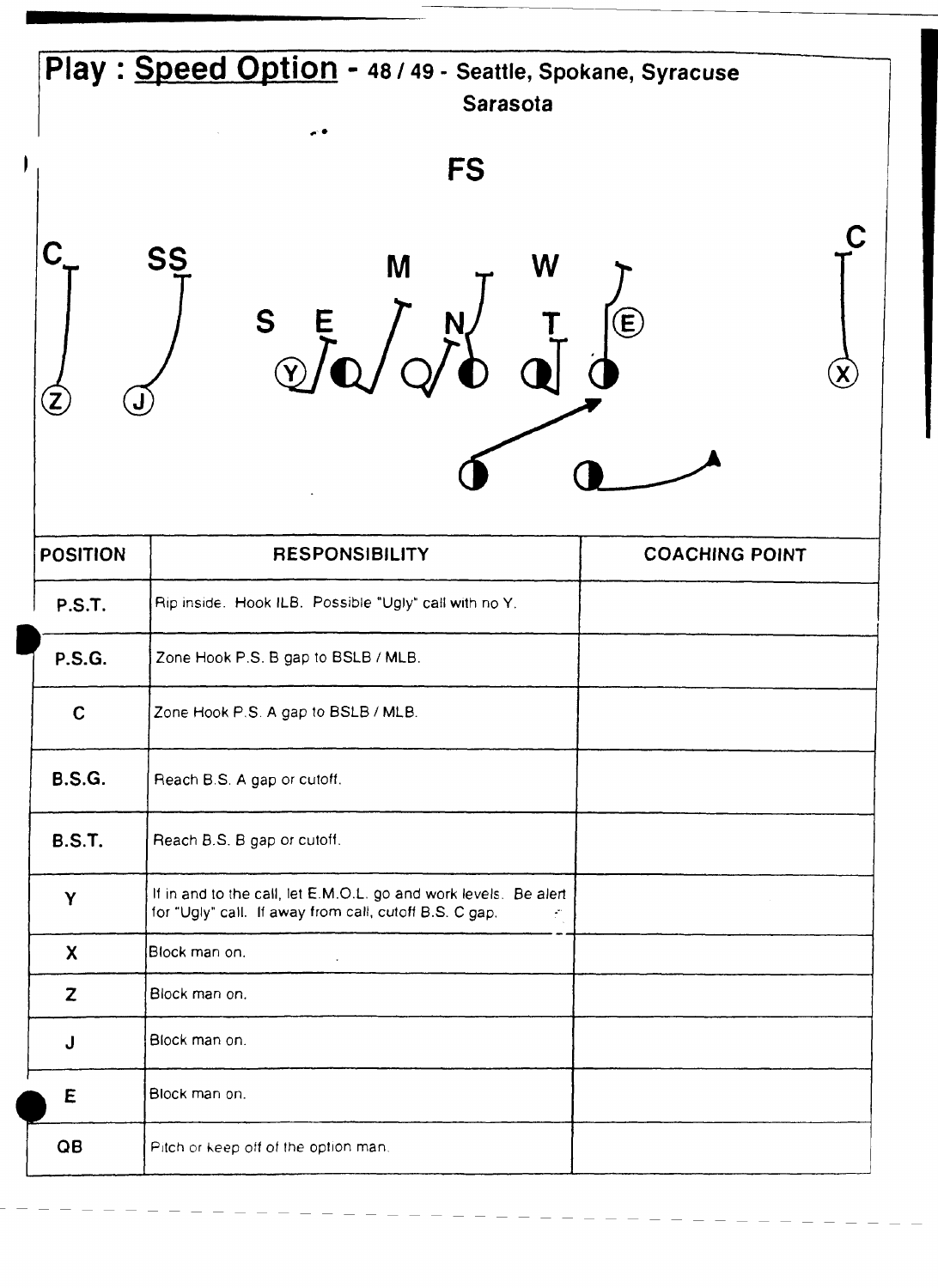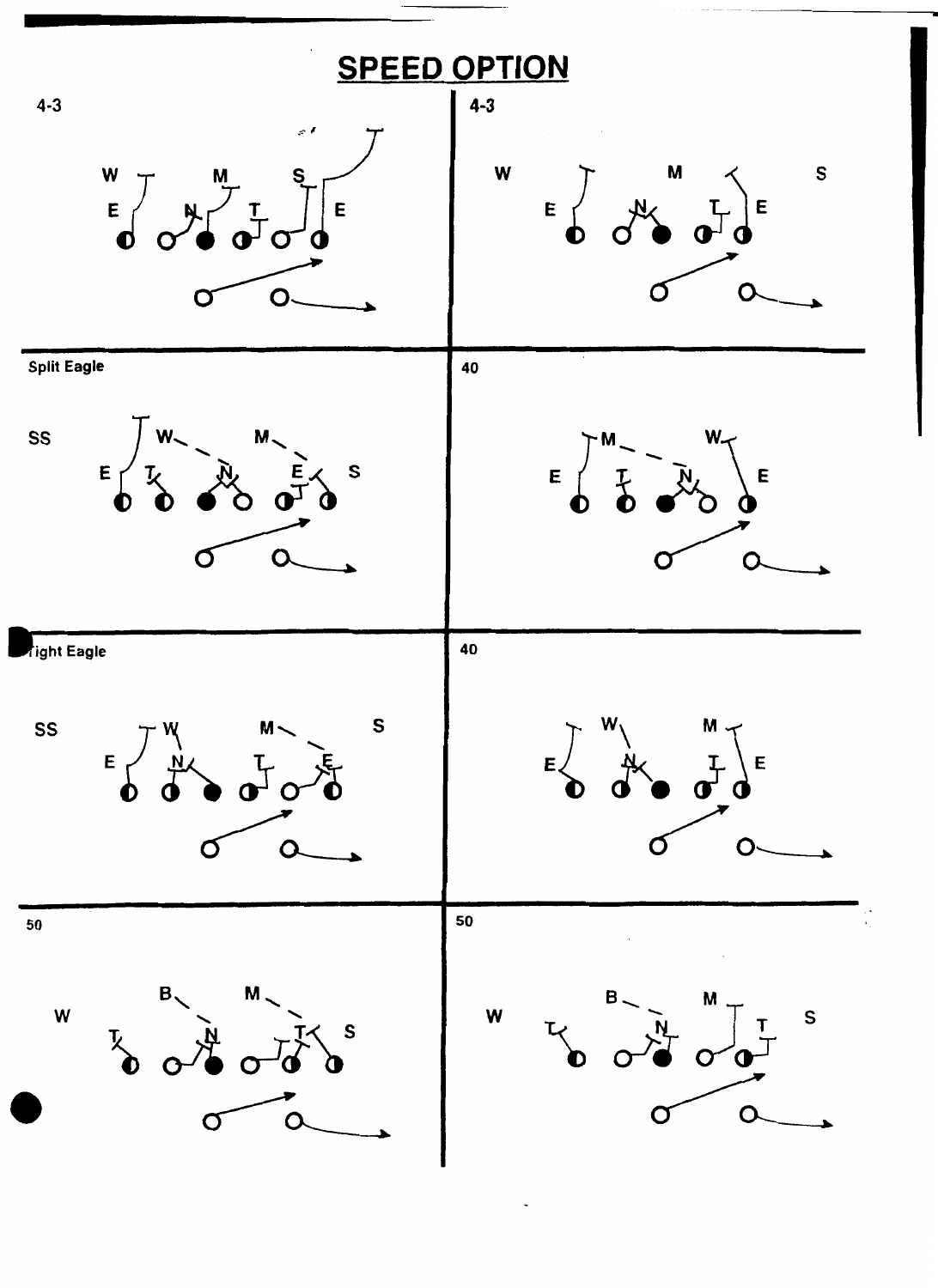# - **Protection: 5 Man** - **58** / **59** - **honda** / **accord** / **civic**



| <b>POSITION</b> | <b>RESPONSIBILITY</b>                                                                              |   | <b>COACHING POINT</b>       |
|-----------------|----------------------------------------------------------------------------------------------------|---|-----------------------------|
| <b>P.S.T.</b>   | Big on Big - B.O.B.                                                                                |   |                             |
| <b>P.S.G.</b>   | Big on Big - B.O.B.                                                                                |   |                             |
| $\mathbf C$     | Zone Side = "One Man Call" - work with guard to BSLB.<br>"Two Man Call" - gap protection - A gap.  |   |                             |
| <b>B.S.G.</b>   | Zone Side = "One Man Call" - work with center to BSLB.<br>"Two Man Call" - gap protection - B gap. |   |                             |
| <b>B.S.T.</b>   | Zone Side = "One Man Call" - stay with 5 technique.<br>"Two Man Call" - gap protection - C gap.    |   | Make "One or Two Man Call". |
| R/T             | Empty or immediately into route.                                                                   |   |                             |
| W<br>E          | S<br>M<br>W<br>E<br>N                                                                              | E | M<br>S                      |
|                 |                                                                                                    |   |                             |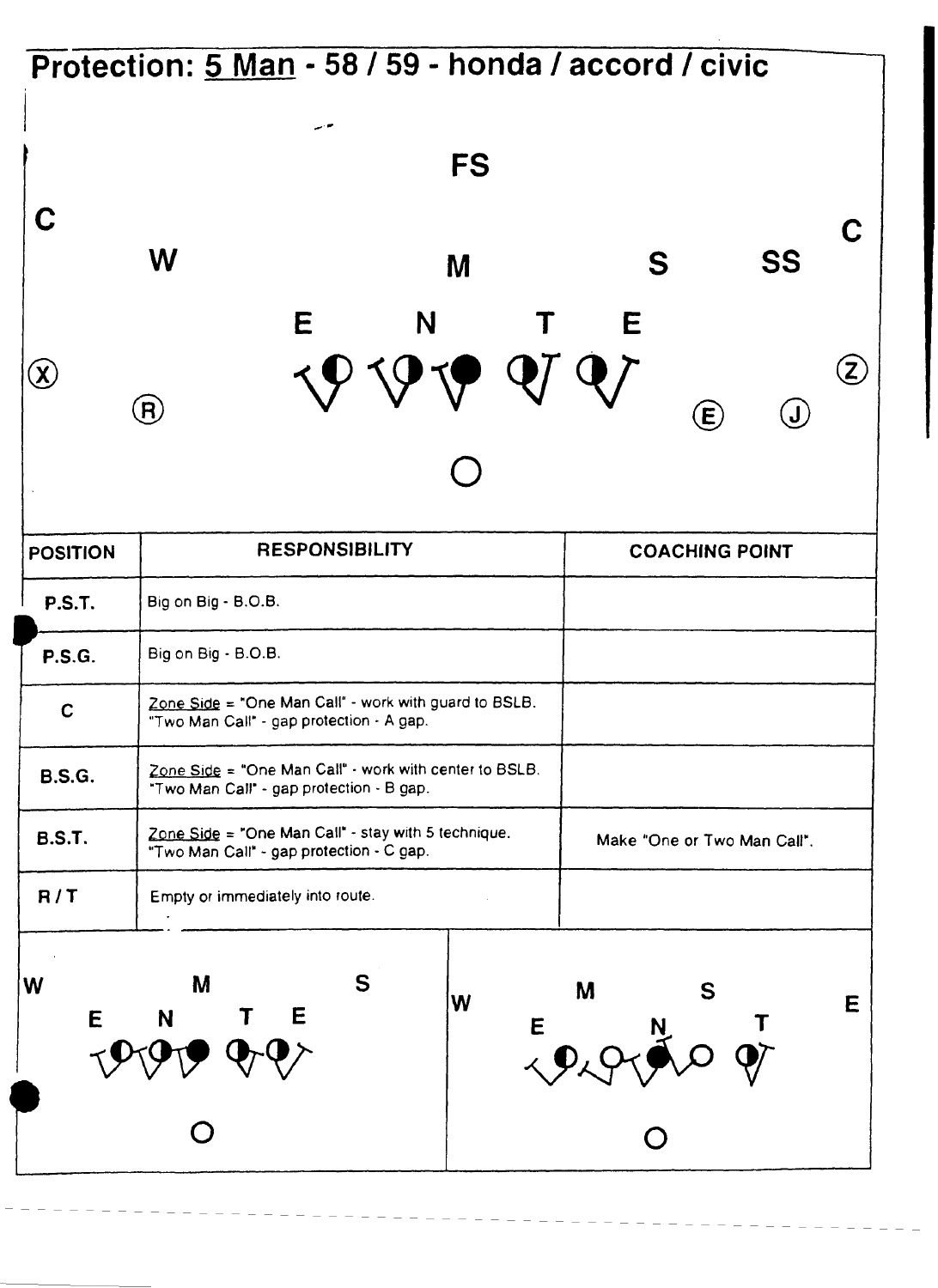#### Protection: 6 Man - 68 / 69 - chevy / tahoe / blazer مهير **FS** C #1  $#2$ C S **SS** W M E N E  $\circledz$  $\left(\lambda\right)$  $\left(\textbf{J}\right)$  $\bigoplus$ **RESPONSIBILITY ~OSITION COACHING POINT P.S.T.**  Big on **Ehg** - B.O.B. **b P.S.G.**  Big on Big - B.O.B. Zone Side = "One Man Call" - work with guard to BSLB.  $\mathbf C$ "Two Man Call' - gap protection - **A** gap. Zone Side = "One Man Call" - work with center to BSLB. **B.S.G.**  "Two Man Call' - gap protection - B gap. ~~ Zone Side = "One Man Call" - stay with 5 technique. **B.S.T.**  Make "One **or** Two Man Call". "Two Man Call" - gap protection - C gap. **R/T**  Insert to the call side, checking **#1** to #2.  $#2$ # 1 W M S  $#2$ S M W E. E E Т E.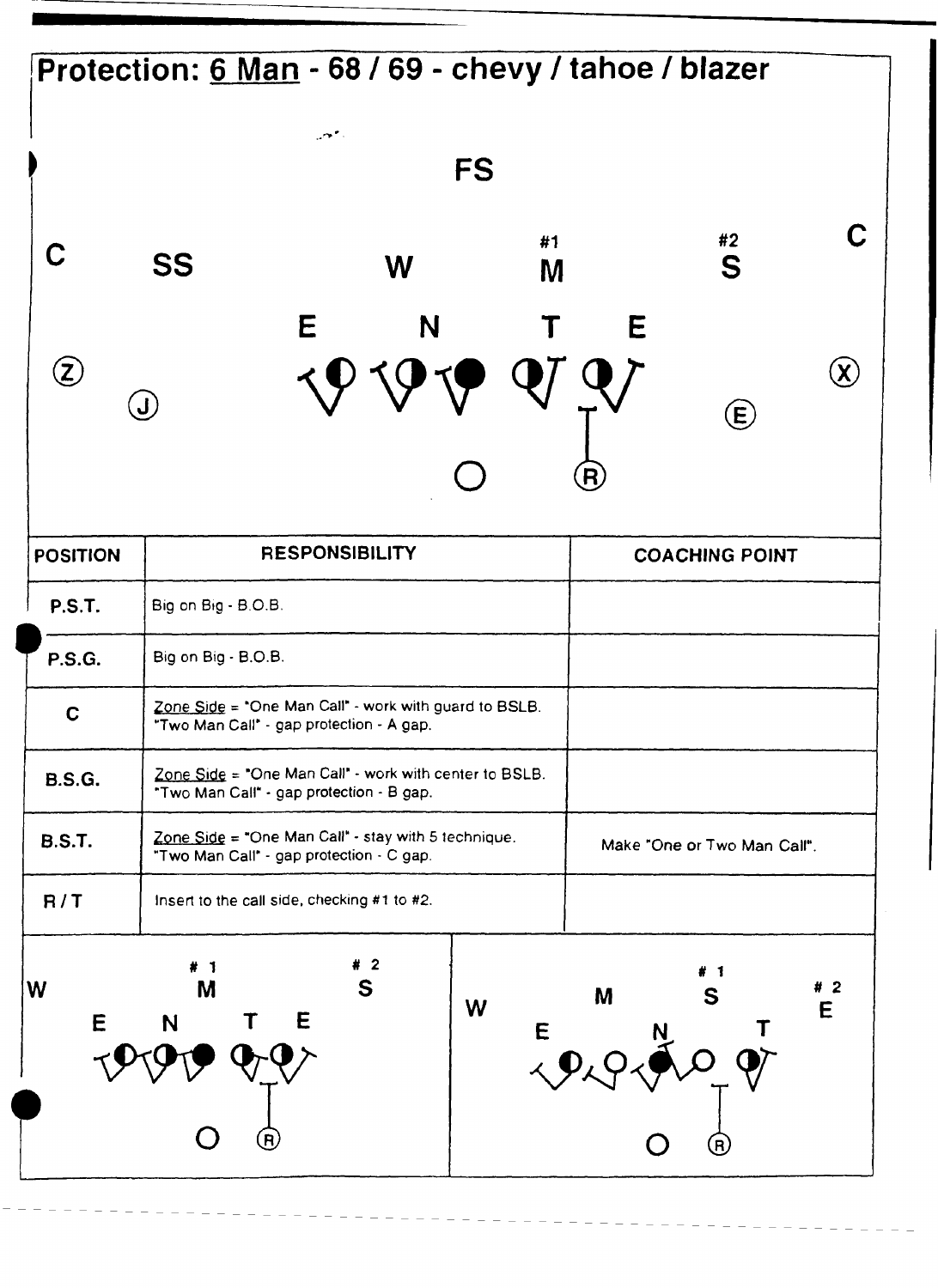|                             | Protection: 7 Man Slide - 78 / 79 - tractor / massey / case |           |                         |                           |  |
|-----------------------------|-------------------------------------------------------------|-----------|-------------------------|---------------------------|--|
|                             | $\sim 10$                                                   |           |                         |                           |  |
|                             |                                                             | <b>FS</b> |                         |                           |  |
| C                           |                                                             |           |                         |                           |  |
|                             | W                                                           | M         | S                       | <b>SS</b>                 |  |
|                             | E                                                           | N         |                         |                           |  |
| $(\boldsymbol{\mathsf{X}})$ | $\prec$                                                     |           |                         | $\left(\mathbf{J}\right)$ |  |
|                             |                                                             |           |                         |                           |  |
|                             |                                                             |           | $\overline{\mathsf{R}}$ |                           |  |
| <b>POSITION</b>             | <b>RESPONSIBILITY</b>                                       |           |                         | <b>COACHING POINT</b>     |  |
| <b>P.S.T.</b>               | Slide to call if there is something there.                  |           |                         | Don't slide to nothing.   |  |
| <b>P.S.G.</b>               | Slide to call if there is something there.                  |           |                         | Don't slide to nothing.   |  |
| C                           | Slide to call if there is something there.                  |           |                         | Don't slide to nothing.   |  |
| <b>B.S.G.</b>               | Slide to call if there is something there.                  |           |                         | Don't slide to nothing.   |  |
| <b>B.S.T.</b>               | Slide to call if there is something there.                  |           |                         | Don't slide to nothing.   |  |
| Y                           | Slide to call if there is something there.                  |           |                         | Don't slide to nothing.   |  |
| R/T                         | Block opposite of call directly off hip of Tackle or Y.     |           |                         |                           |  |
|                             | W<br>M                                                      |           | M<br>W                  | S.                        |  |
| E                           | S<br>N                                                      |           | E                       | T E<br>IOX<br>N.          |  |
|                             |                                                             |           |                         |                           |  |
|                             | $\bf{(}$ R $\bf{)}$                                         |           |                         | (R                        |  |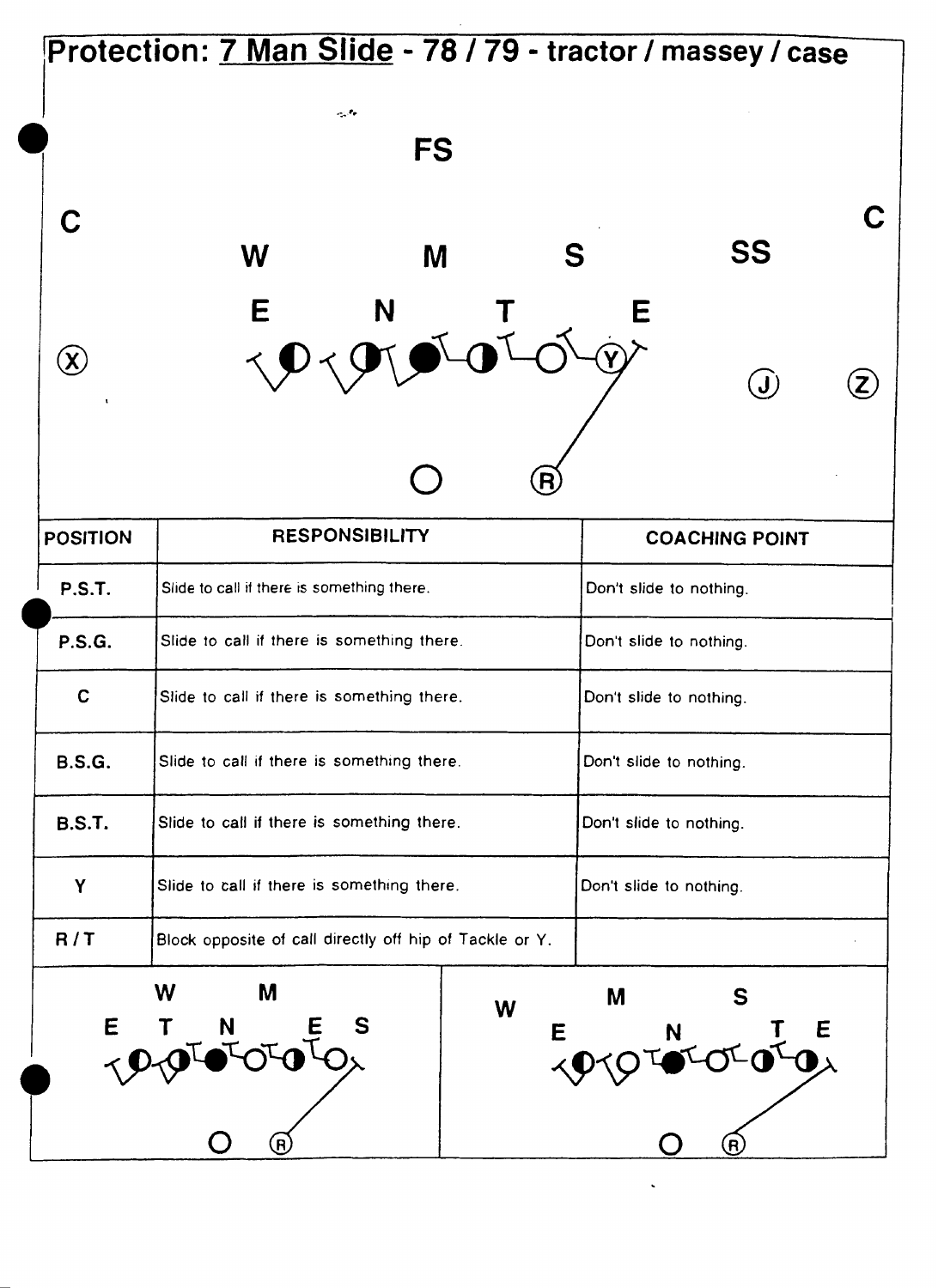|                            | Protection: Roll - 88 / 89 - ford / mustang / taurus                                                                                                 |                               |             |                                                             |                           |
|----------------------------|------------------------------------------------------------------------------------------------------------------------------------------------------|-------------------------------|-------------|-------------------------------------------------------------|---------------------------|
| I                          | معرب<br><b>FS</b>                                                                                                                                    |                               |             |                                                             |                           |
| C                          | M<br>W                                                                                                                                               |                               | S           | <b>SS</b>                                                   |                           |
| $\left( \mathbf{X}\right)$ | E<br>$\frac{N}{L}$                                                                                                                                   |                               | $\bigoplus$ | $\bigcirc$                                                  | $\left(\mathsf{Z}\right)$ |
| <b>POSITION</b>            | <b>RESPONSIBILITY</b>                                                                                                                                | $\left( \mathsf{R}\right)$    |             | <b>COACHING POINT</b>                                       |                           |
| <b>P.S.T.</b>              | Reach P.S. C gap.                                                                                                                                    |                               |             |                                                             |                           |
| <b>P.S.G.</b>              | Reach P.S. B gap.                                                                                                                                    |                               |             |                                                             |                           |
| $\mathbf c$                | Reach P.S. A gap.                                                                                                                                    |                               |             |                                                             |                           |
| <b>B.S.G.</b>              | B.O.B. - Big On Big. If blitz backside, B.S.G. & B.S.T.<br>have two most dangerous threats.                                                          |                               |             |                                                             |                           |
| <b>B.S.T.</b>              | B.O.B. - Big On Big. If blitz backside, B.S.G. & B.S.T.<br>have two most dangerous threats.                                                          |                               |             |                                                             |                           |
| Y                          | Reach P.S. D gap.                                                                                                                                    |                               |             |                                                             |                           |
| R/T                        | Block off edge P.S. or B.S. depending on alignment.                                                                                                  |                               |             |                                                             |                           |
| E                          | W<br>M<br>W<br>$N$ $E$ $S$<br>$\overline{M}$ $\overline{M}$ $\overline{M}$ $\overline{T}$<br>$\sim$ $\sim$ $\sim$ $\sim$ $\sim$<br>$\left( 6\right)$ | $\epsilon$<br>$\triangleleft$ | M           | S<br>$\overline{\phantom{a}}$<br>$\left( \mathsf{B}\right)$ | E                         |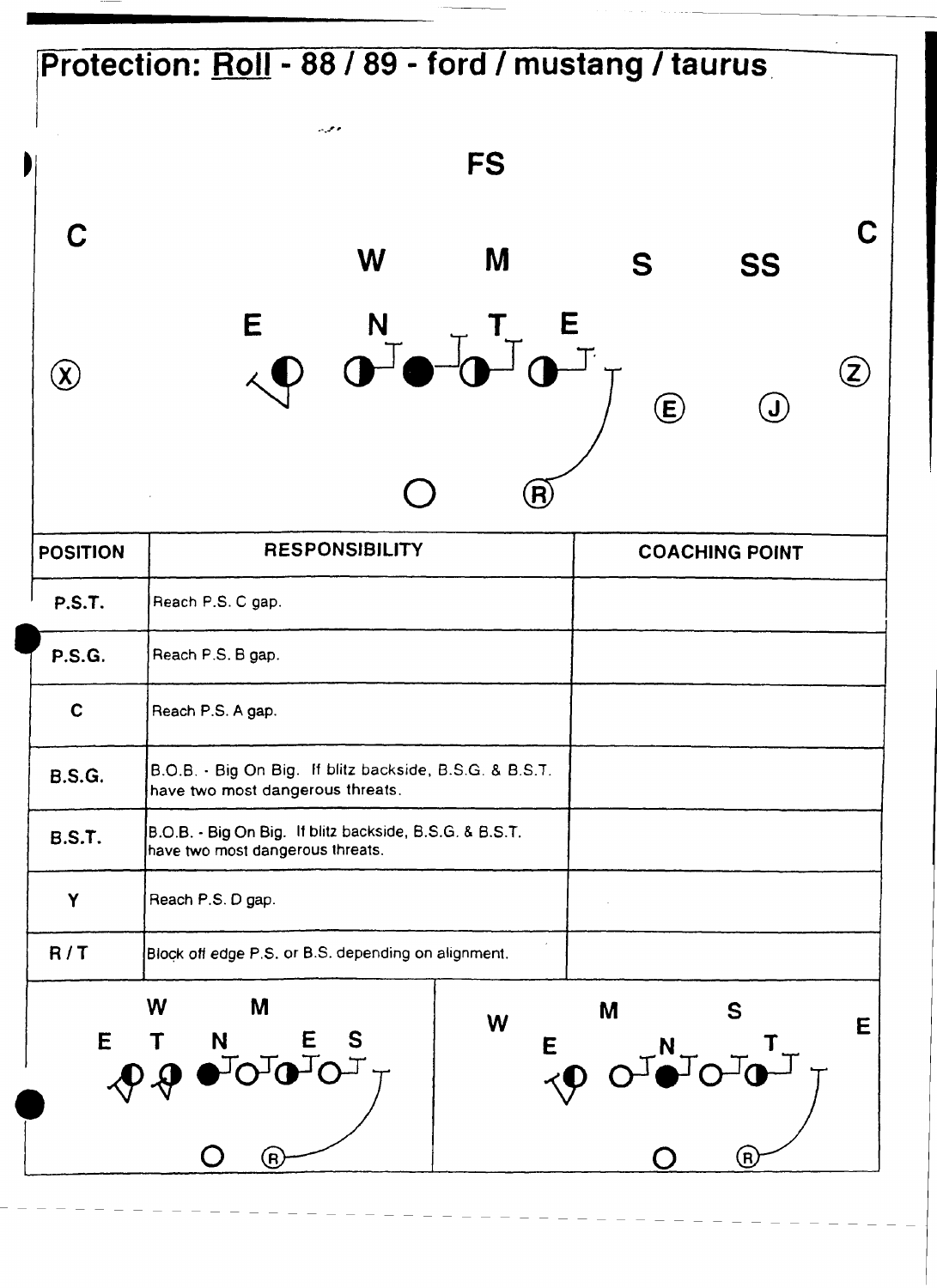### **Protection: Quick** - **98 199** - **cadillac** / **seville** / **eldorado**  وحرير **FS L**   $#2$ #1 C **SS** S W M E N E  $\circled{z}$  $\mathbf{Q}$  $\left(\lambda\right)$  $\left(\textbf{J}\right)$  $\bigoplus$ -- **POSITION**<br>
P.S.T. Big on Big<br>
P.S.G. Big on Big<br>
C<br>
C<br>
Migan B S **RESPONSIBILITY COACHING POINT POSITION**<br>———————— **P.S.T. Big on Big** - **0.0.0. Cut. Big on Big** - **8.0.0. Cut. Zone Side** = **"One Man Call"** - **work with guard to BSLB. Wap 8 Spear. Zone Side** = "One Man Call" - work with center to BSLB.<br>Cut. **B.S.G. Zone Side = "One Man Call" - stay with 5 technique. B.S.T. 2ut.**   $R/T$ **nsen to the call side, checking** #I **to #2.**  $#2$ # 1 W M S  $# 1$ M S W E E Е N  $\overline{F}$   $\overline{O}$   $\overline{O}$   $\overline{O}$   $\overline{O}$   $\overline{O}$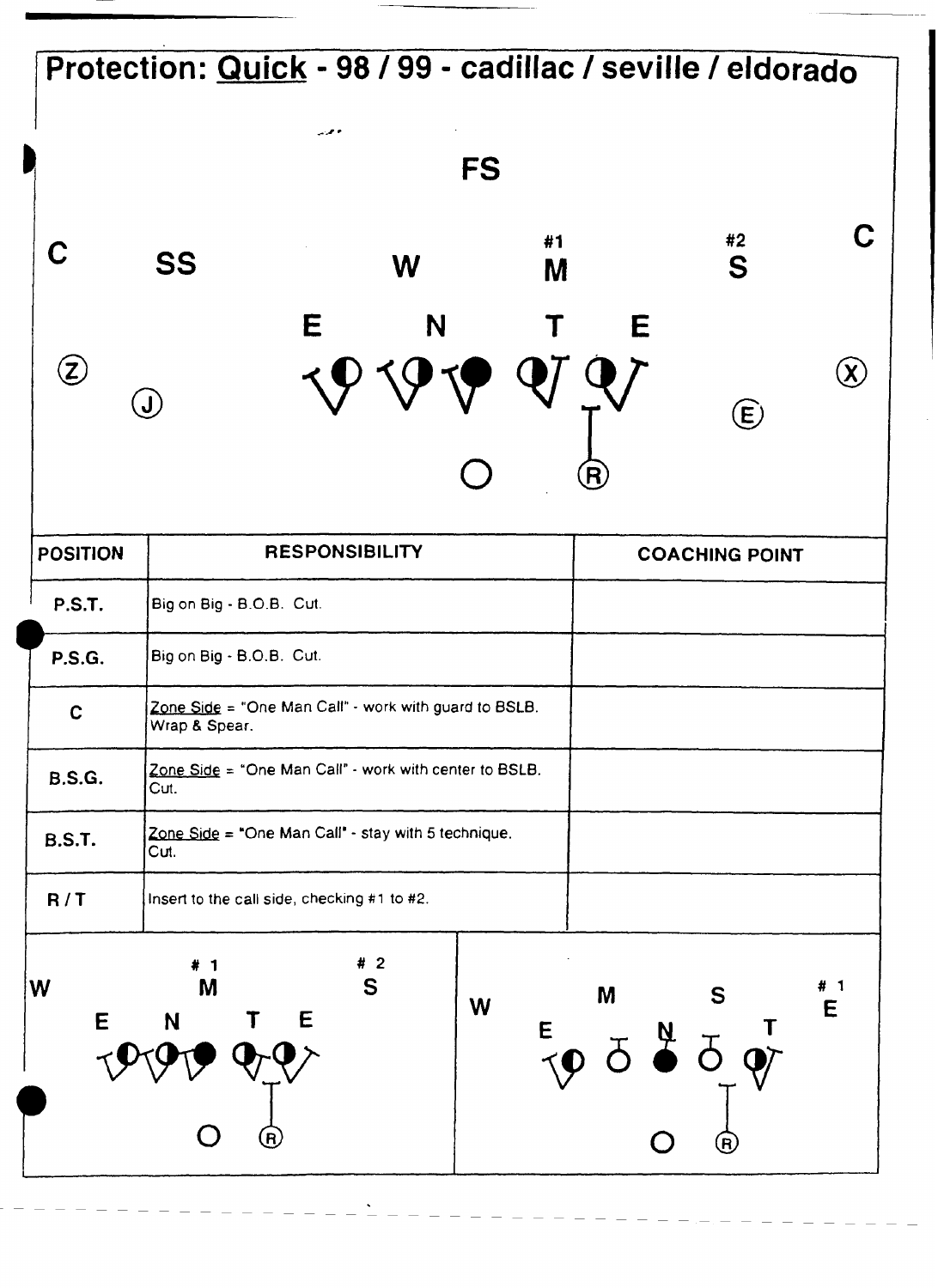|                               | $\mathcal{Z}$ $\mathcal{Z}$<br><b>FS</b>          |                       |                                             |
|-------------------------------|---------------------------------------------------|-----------------------|---------------------------------------------|
| C                             |                                                   |                       | C                                           |
|                               | $W$ .<br>M<br>E<br>N                              | SS<br>S<br>E          |                                             |
| $\left( \mathbf{\chi}\right)$ |                                                   |                       | $(\mathsf{Z})$<br>$\left(\mathbf{J}\right)$ |
|                               | R)                                                |                       |                                             |
| <b>POSITION</b>               | <b>RESPONSIBILITY</b>                             | <b>COACHING POINT</b> |                                             |
| <b>P.S.T.</b>                 | Block gap opposite of call.                       | Create a wall.        |                                             |
| <b>P.S.G.</b>                 | Block gap opposite of call.                       | Create a wall.        |                                             |
| $\mathbf C$                   | Block gap opposite of call.                       | Create a wall.        |                                             |
| <b>B.S.G.</b>                 | Pull and log or kickout E.M.O.L.                  |                       |                                             |
| <b>B.S.T.</b>                 | Block gap opposite of call.                       | Create a wall.        |                                             |
| Y                             | If away from call in route.<br>If to call, block. |                       |                                             |
| R/T                           | Fake Zone and block off the edge.                 |                       |                                             |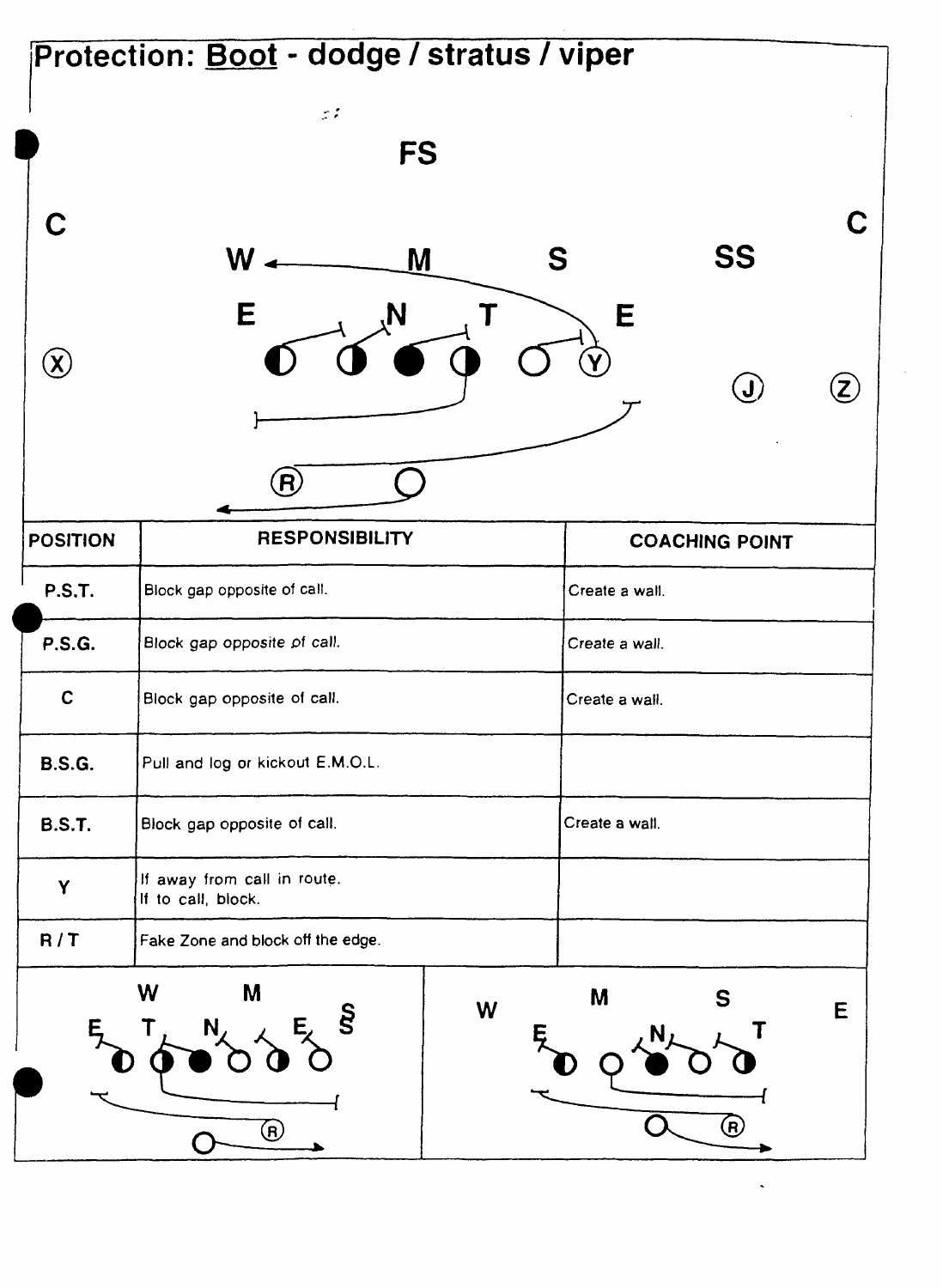### **PASSING TREE**

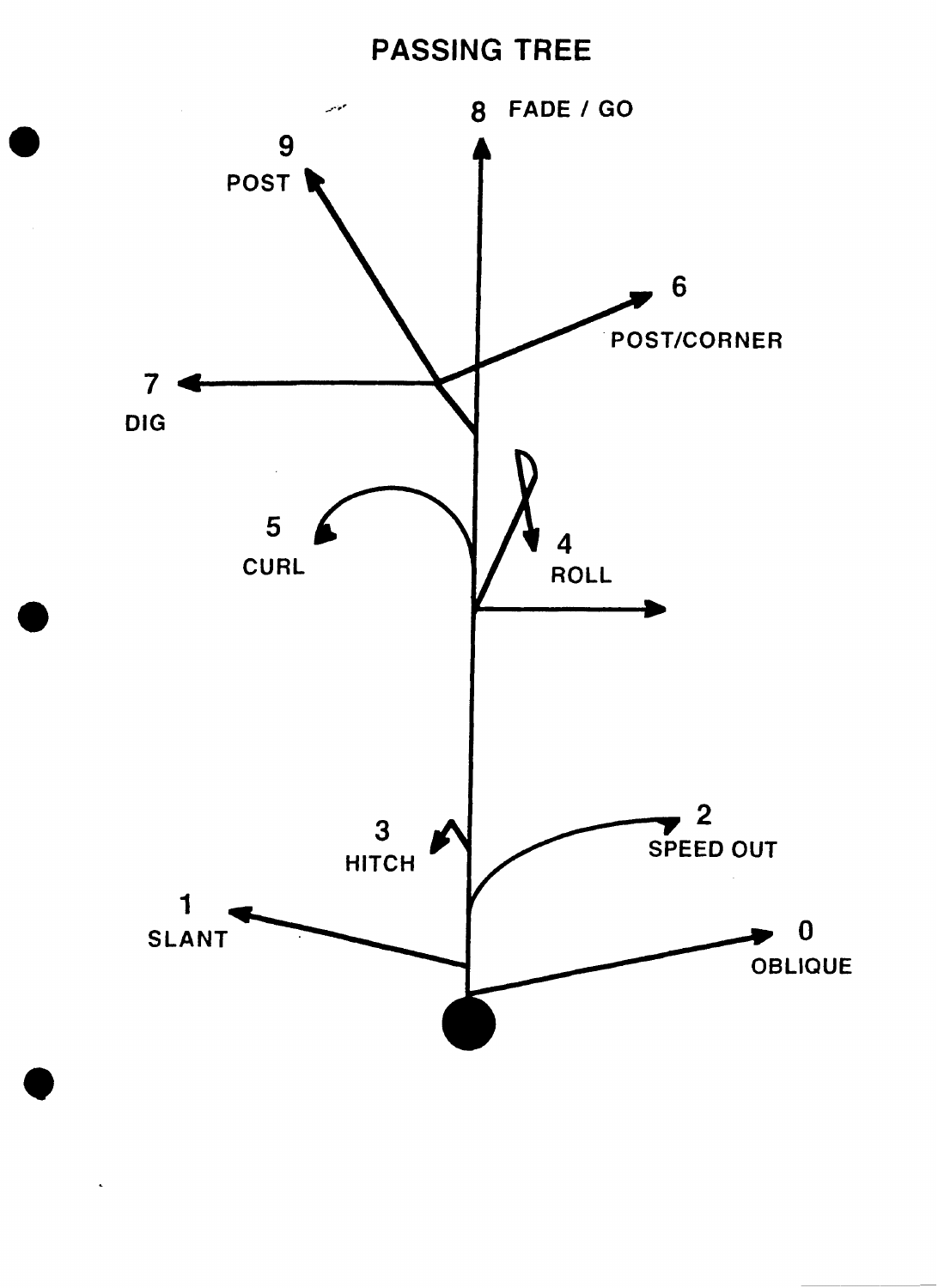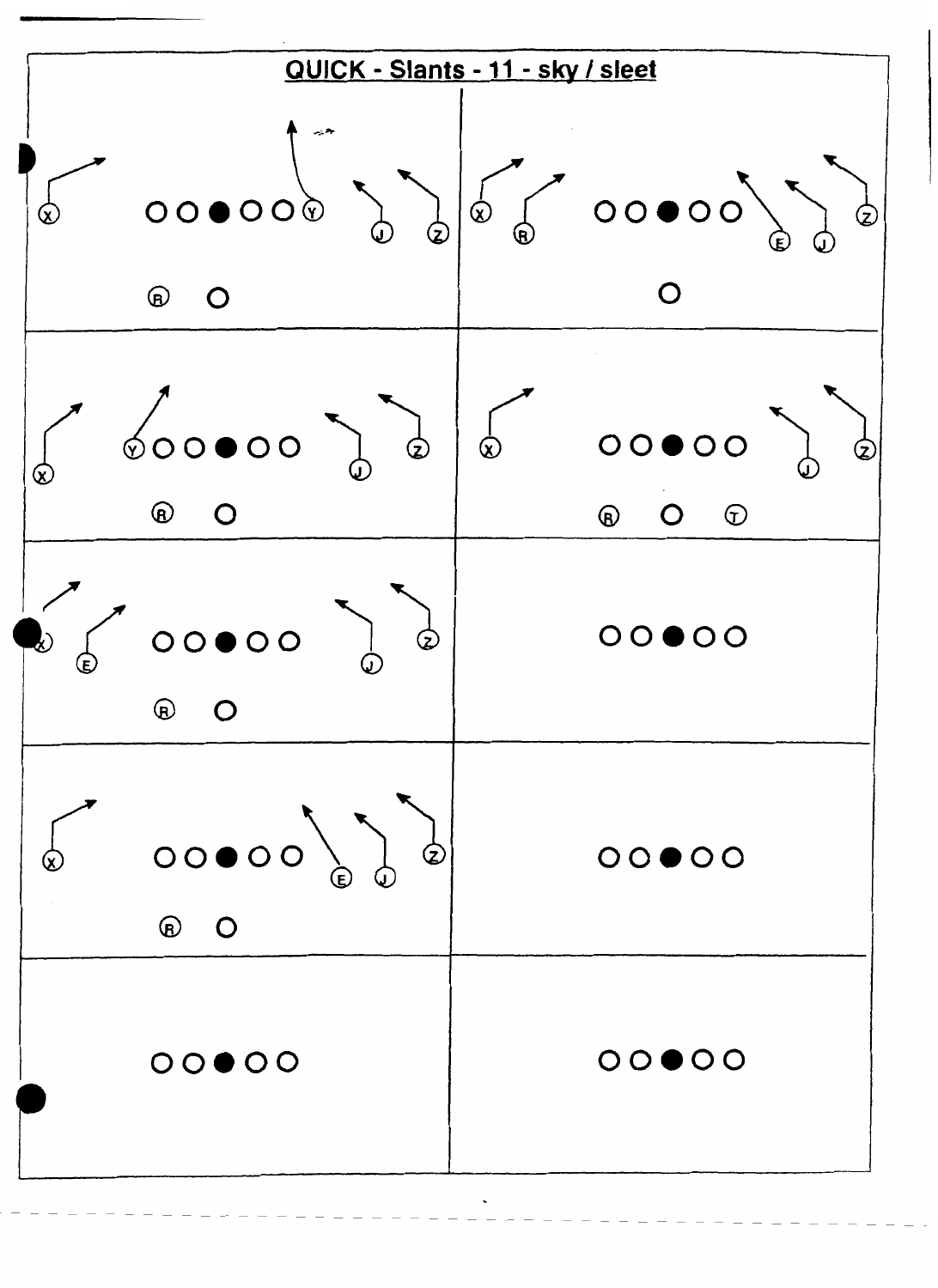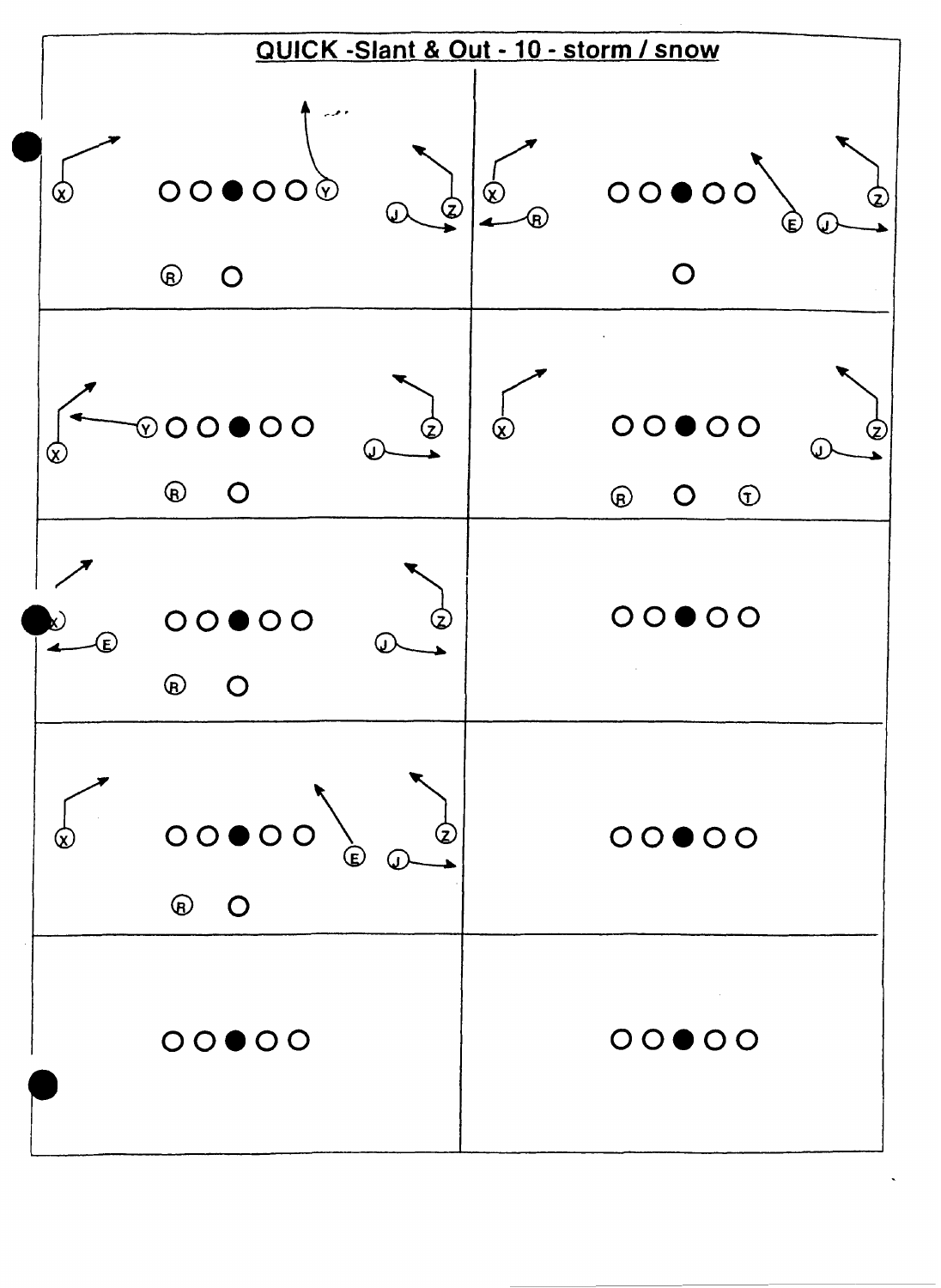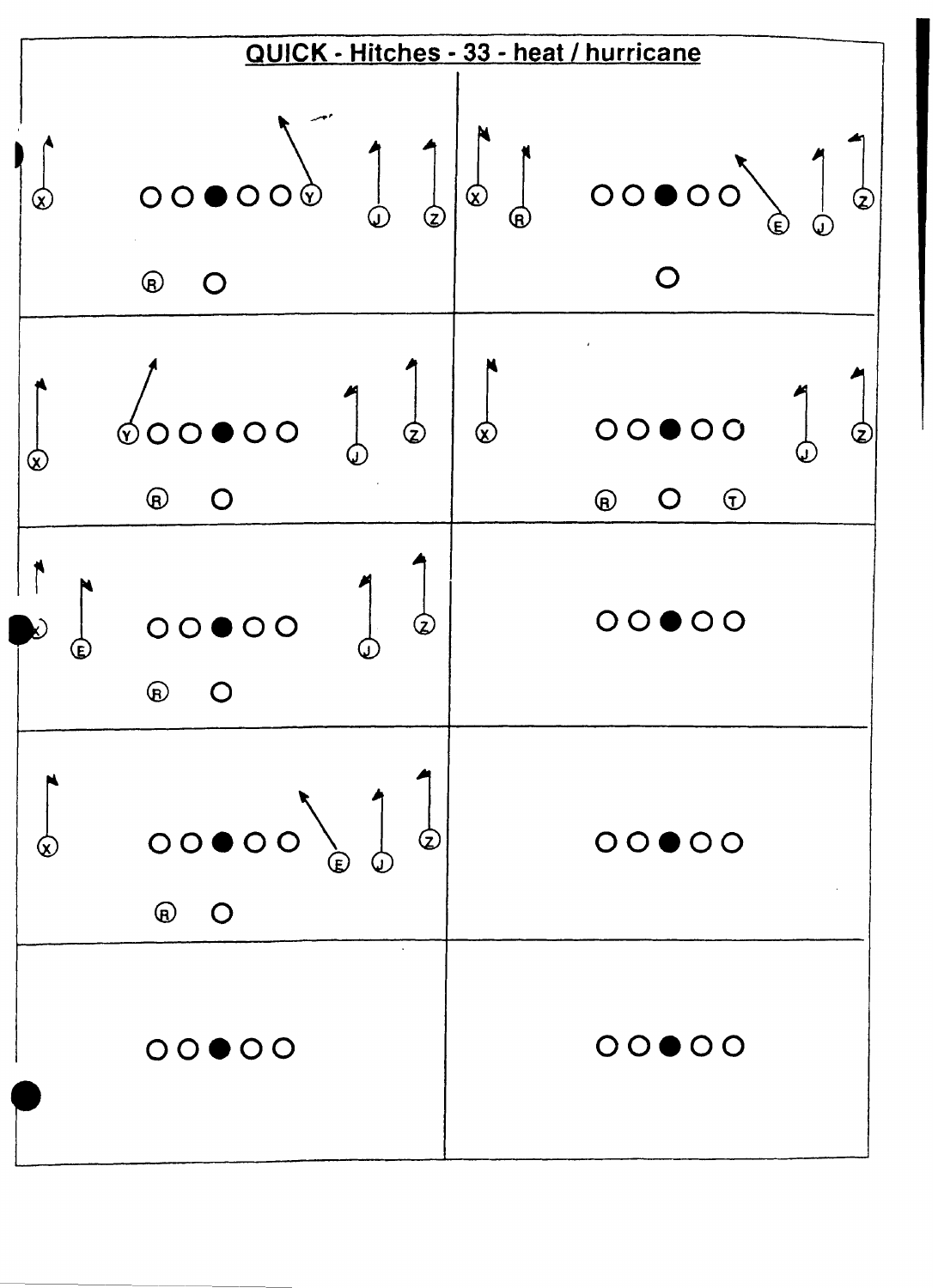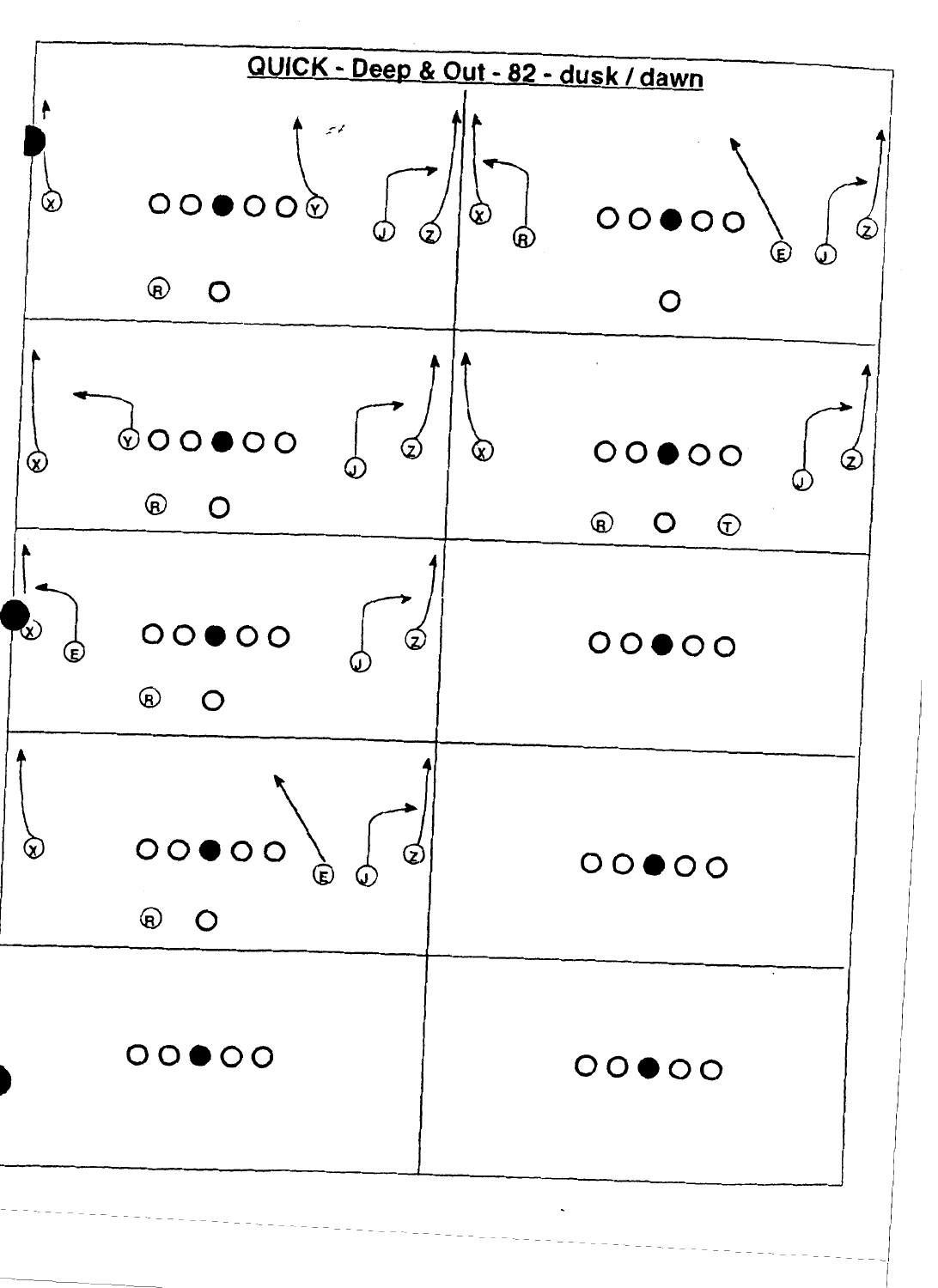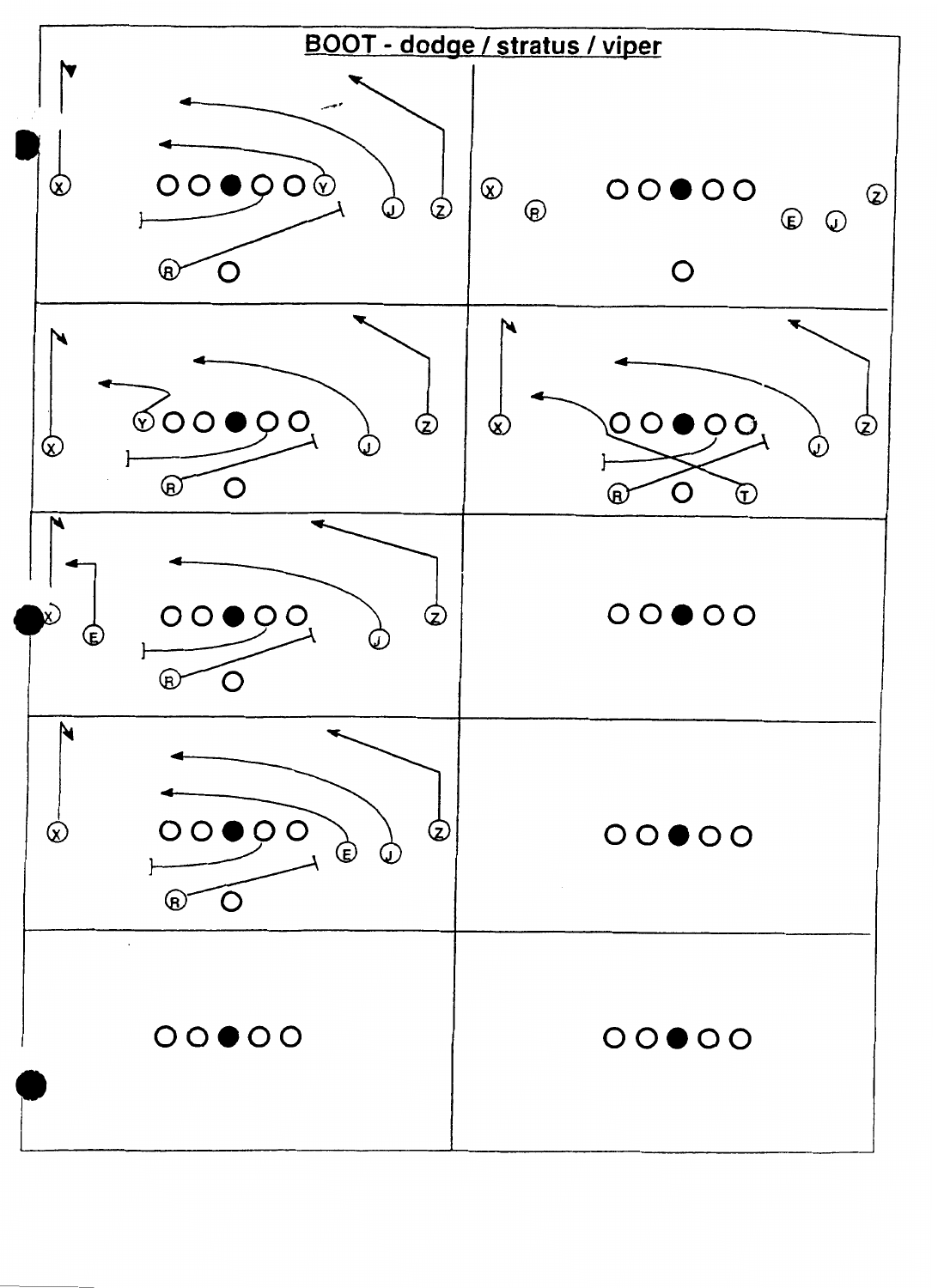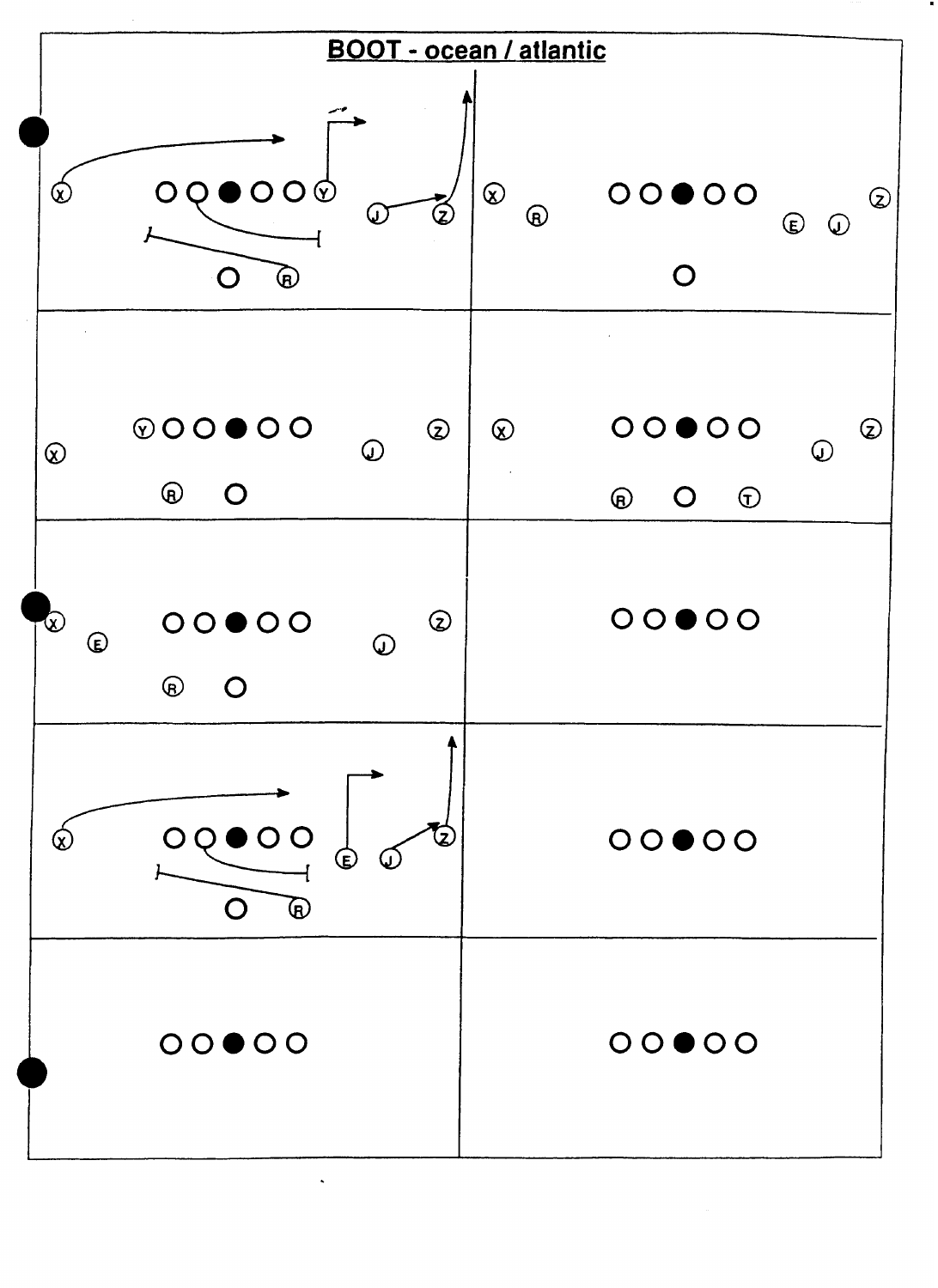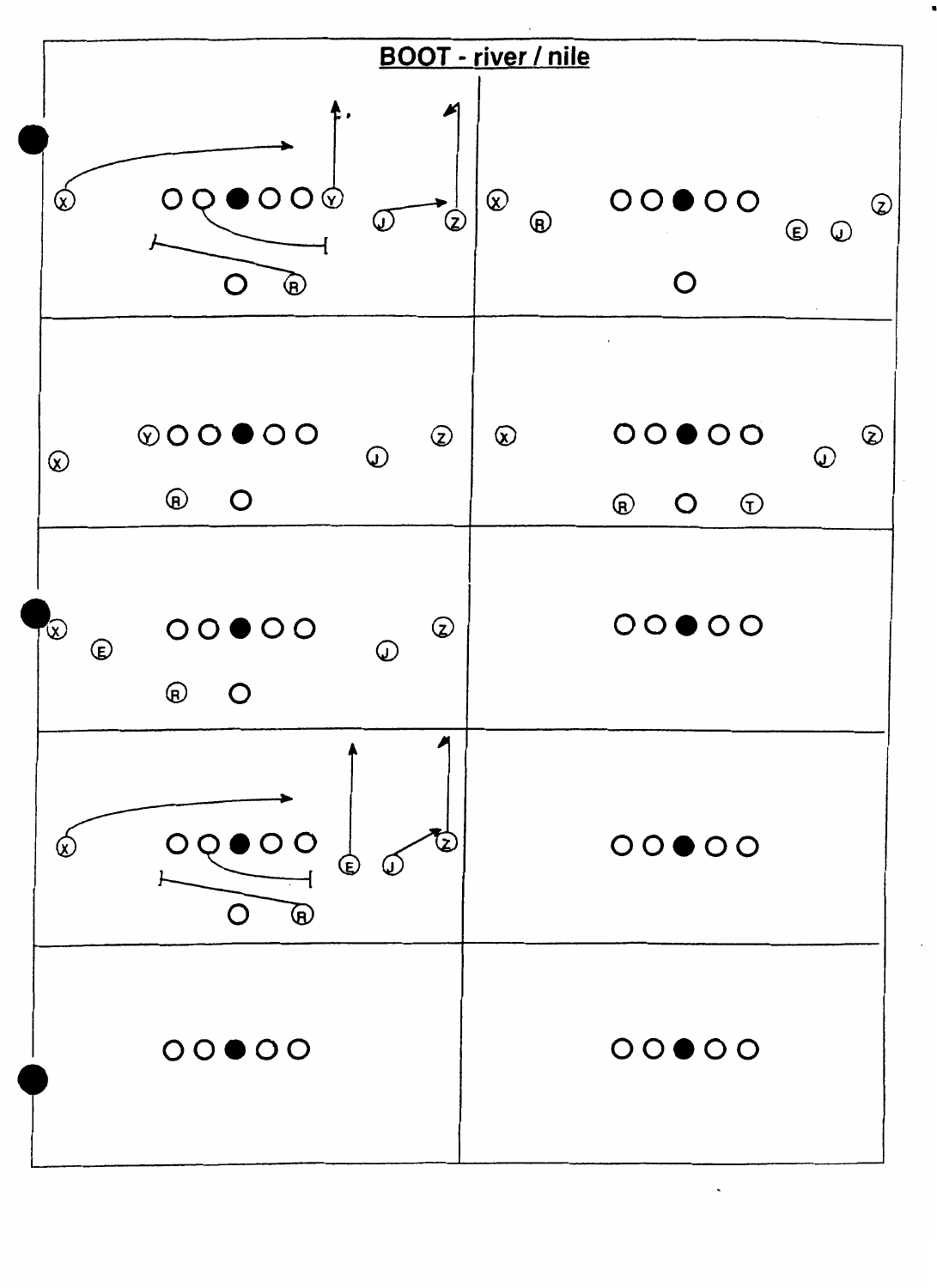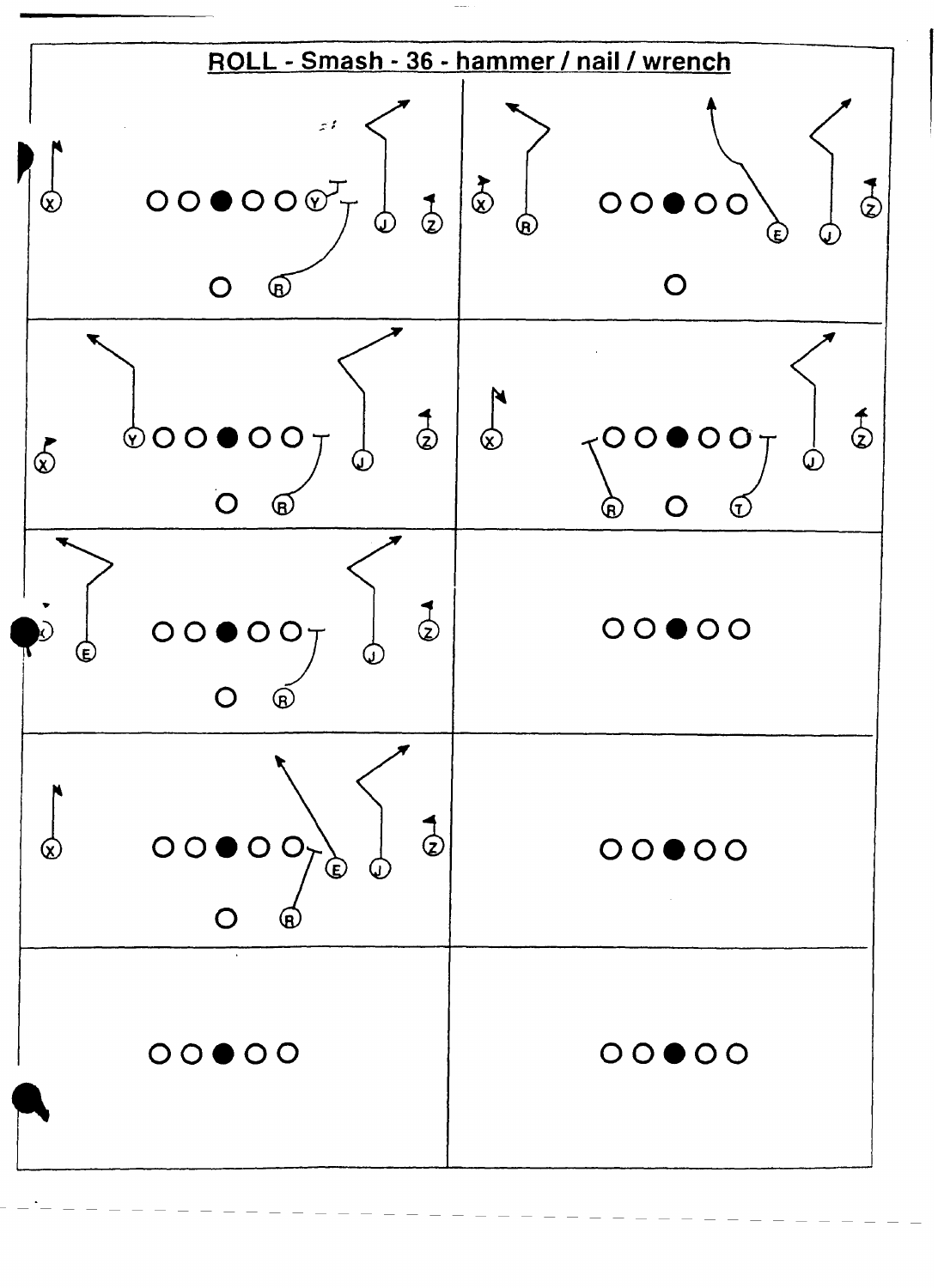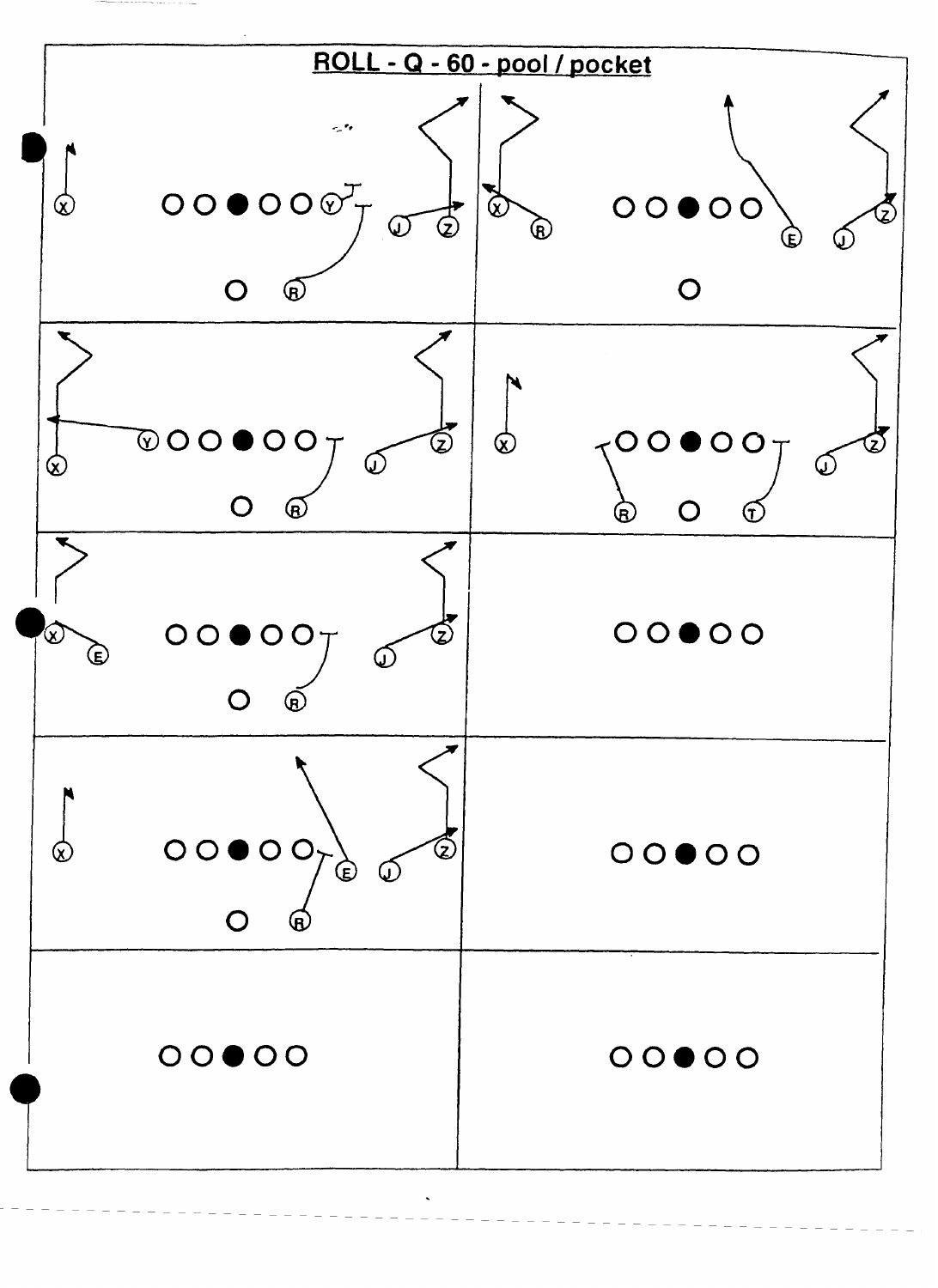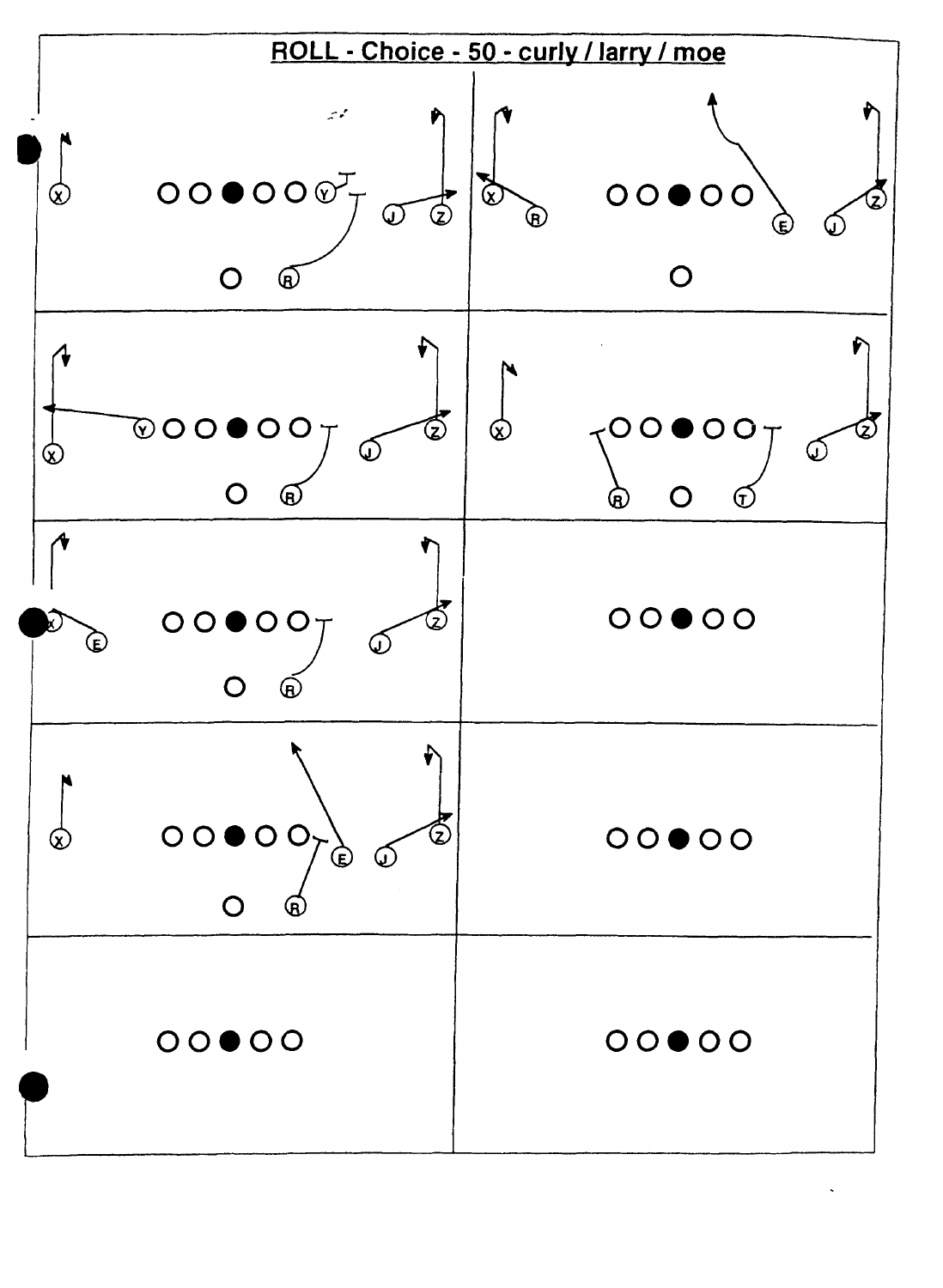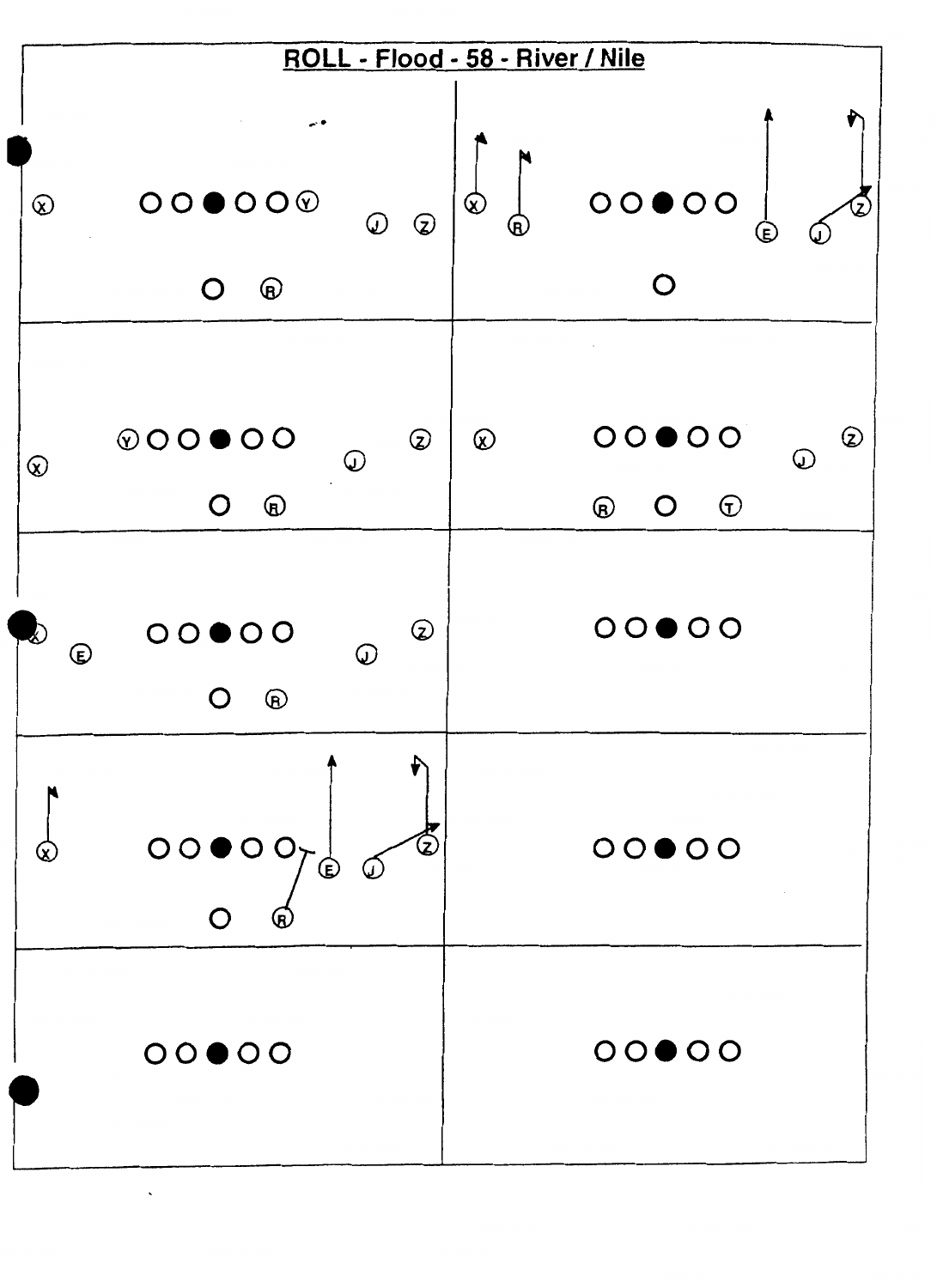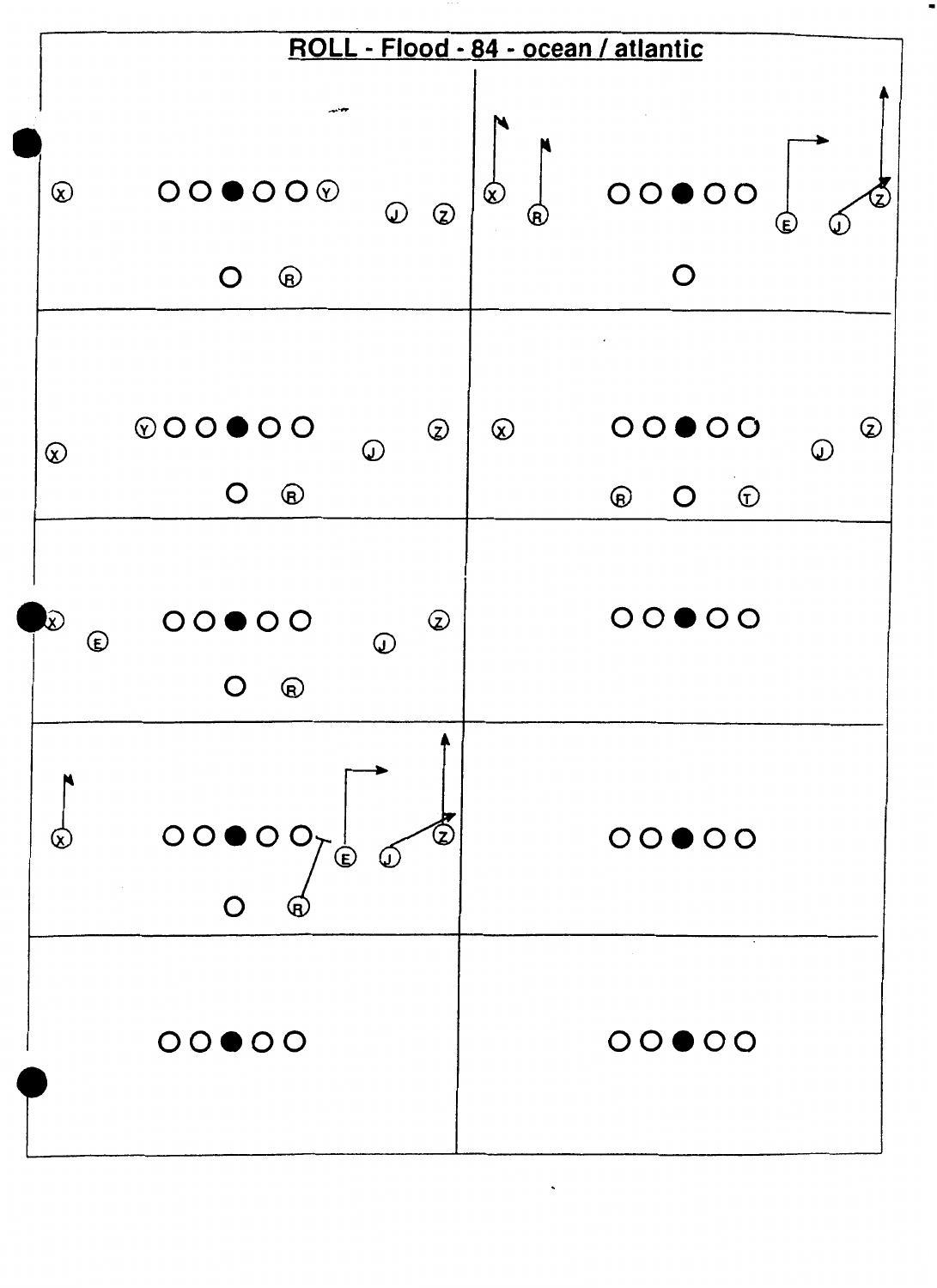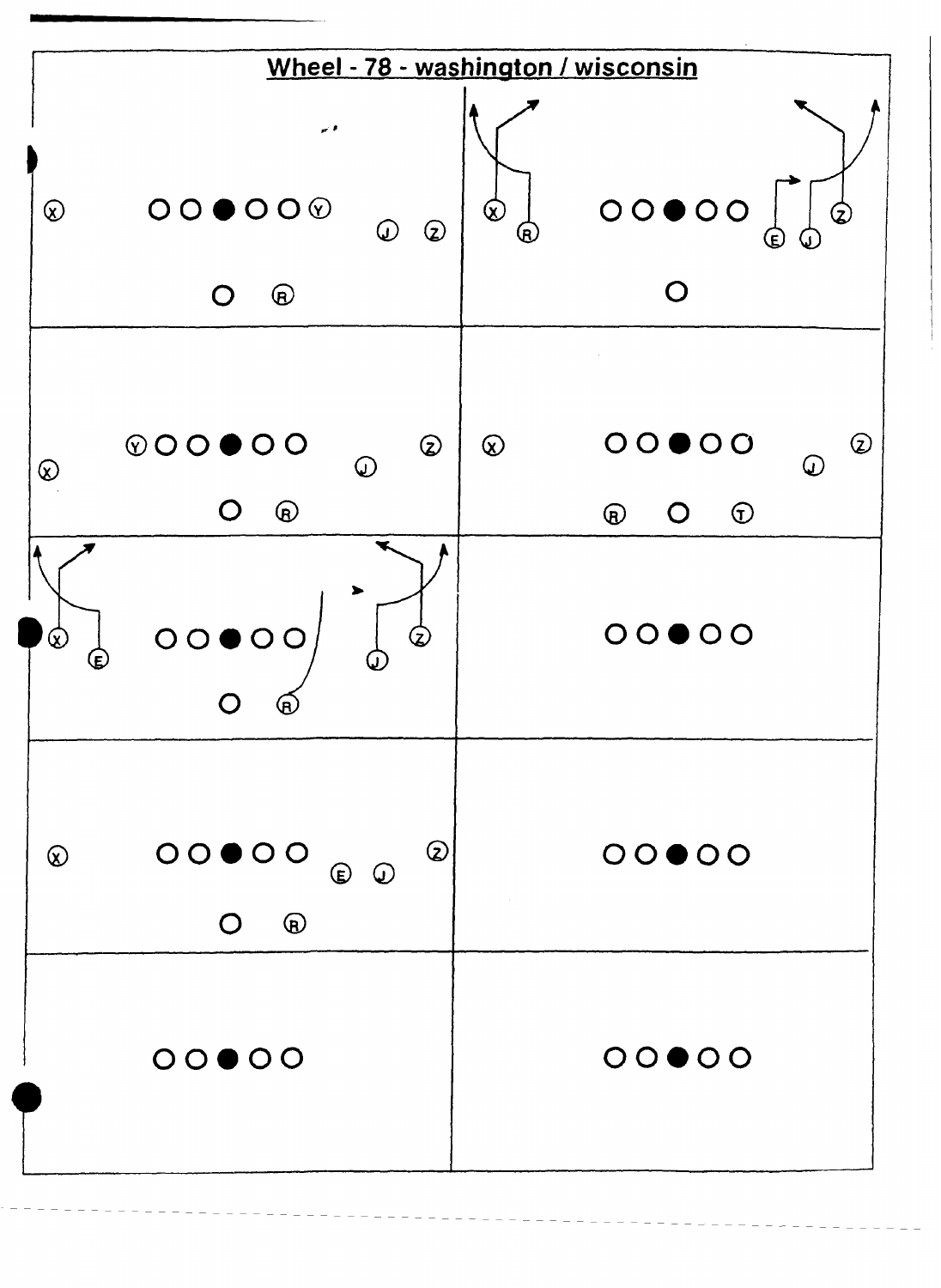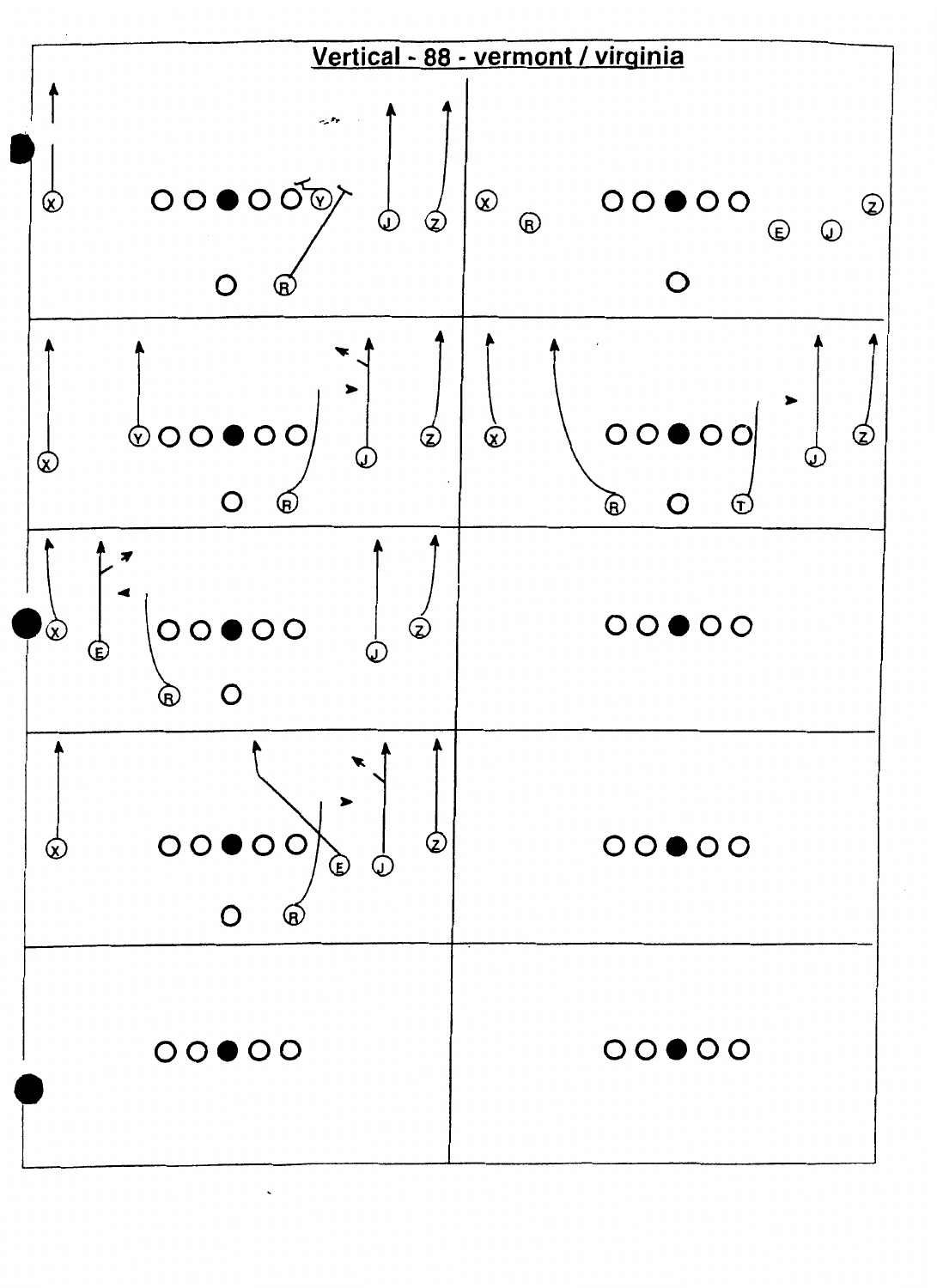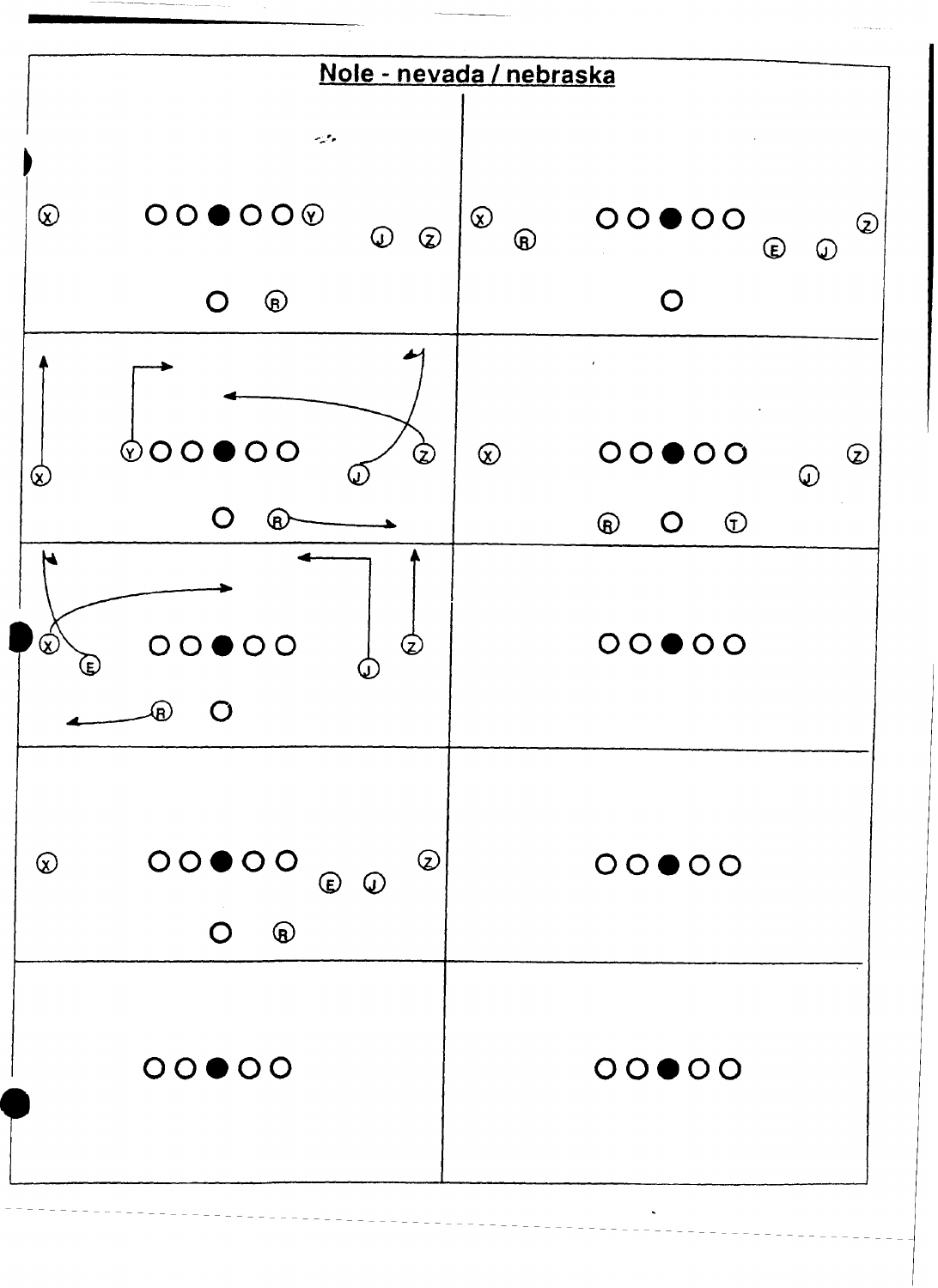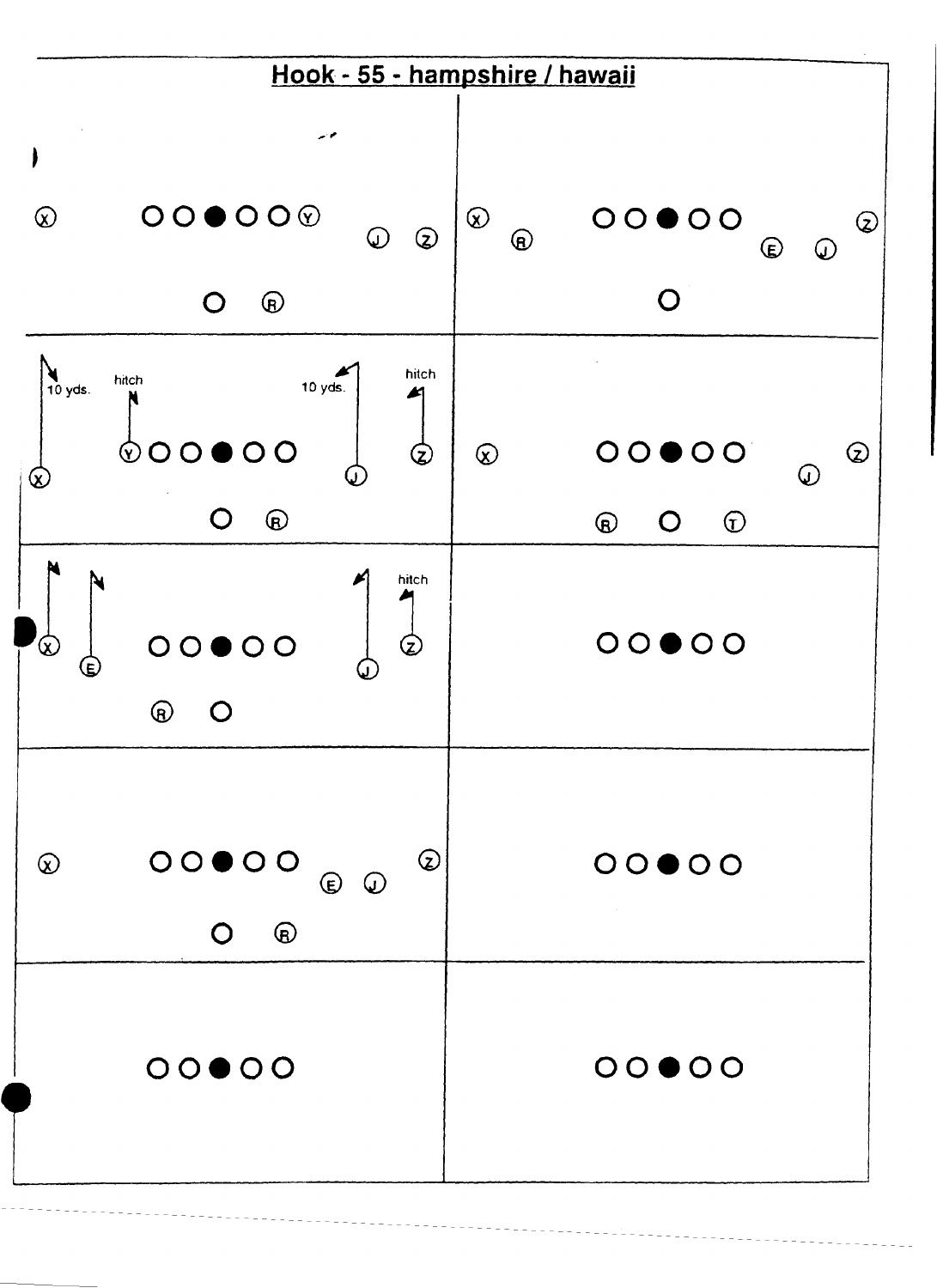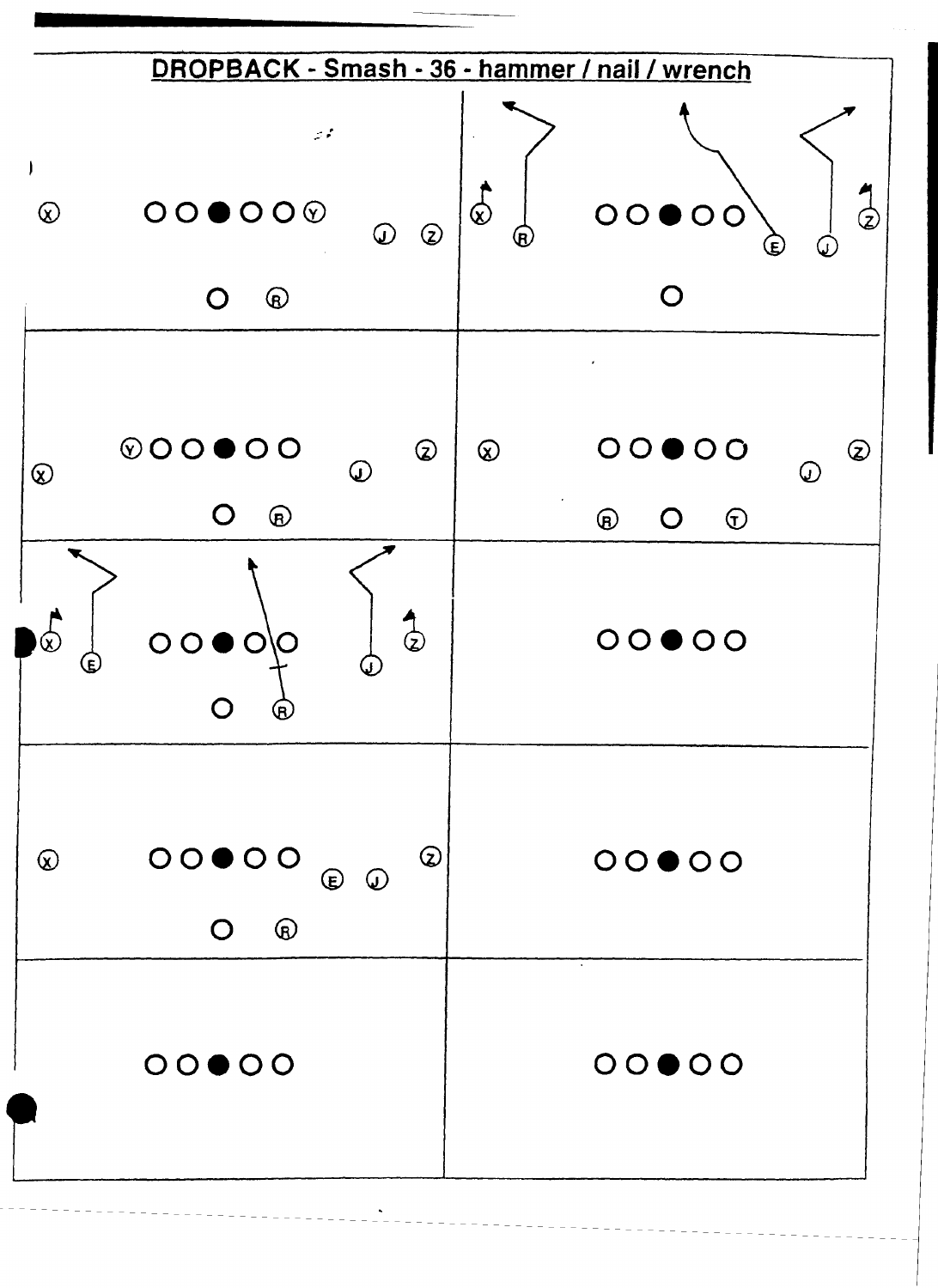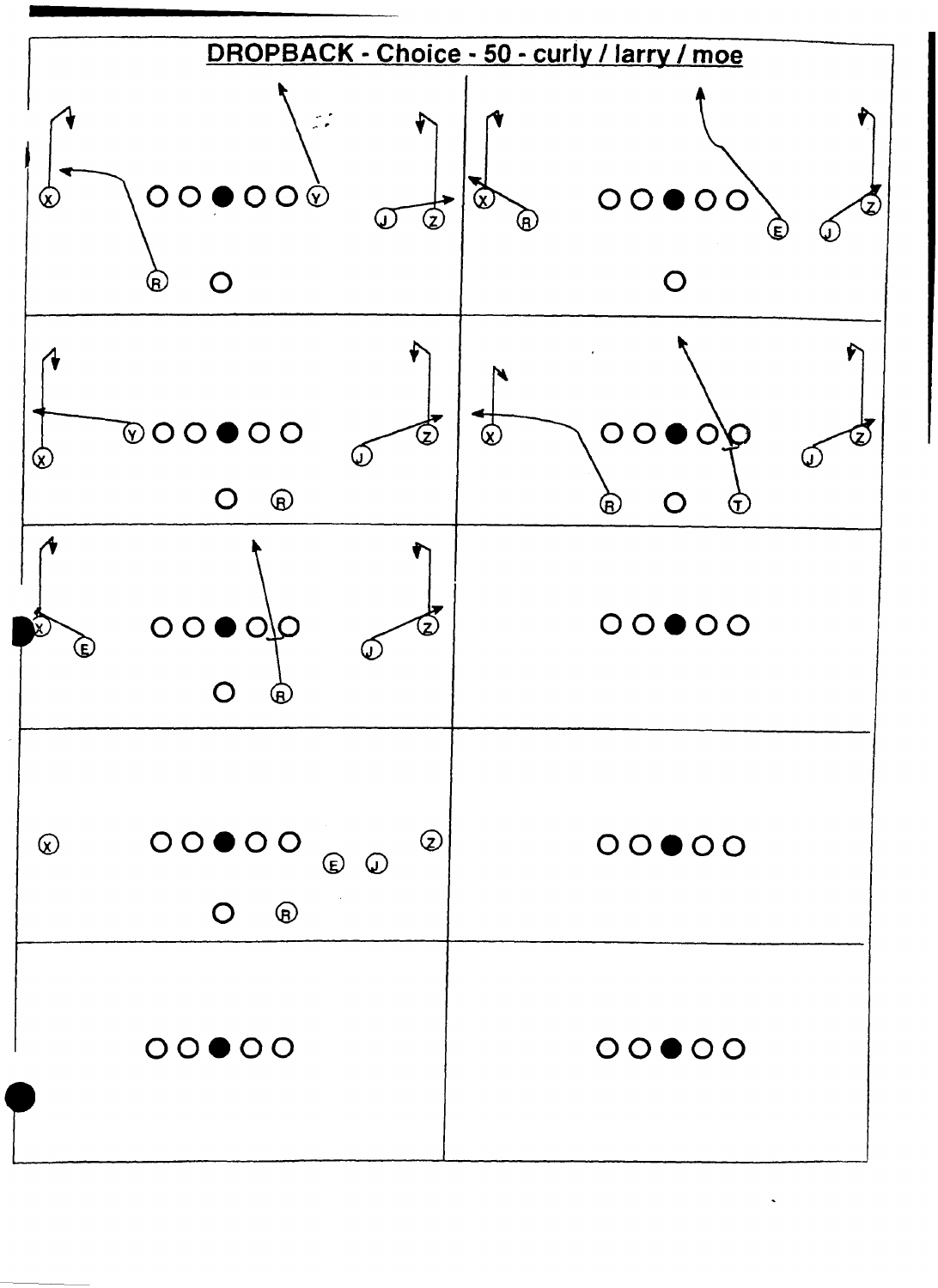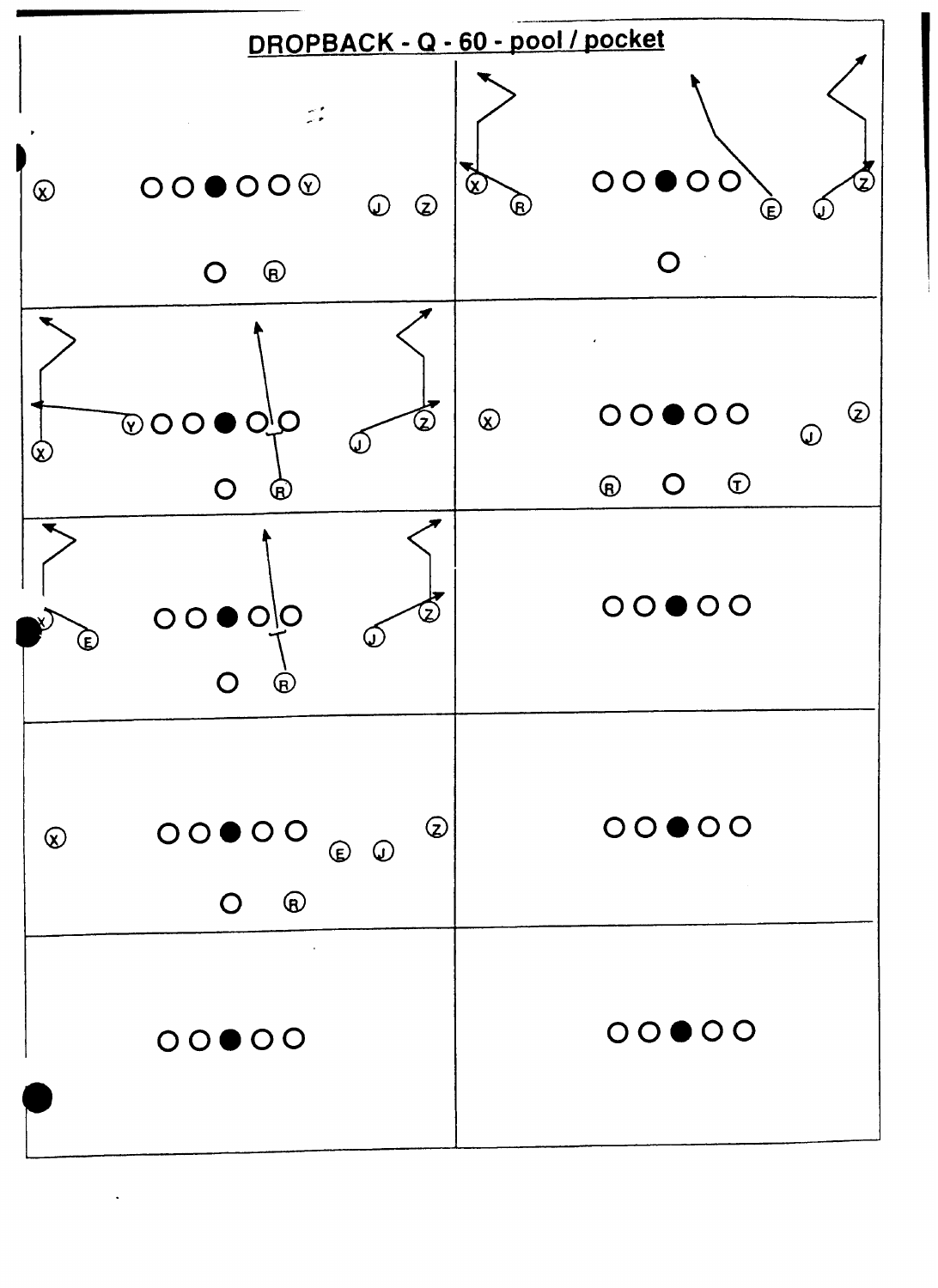